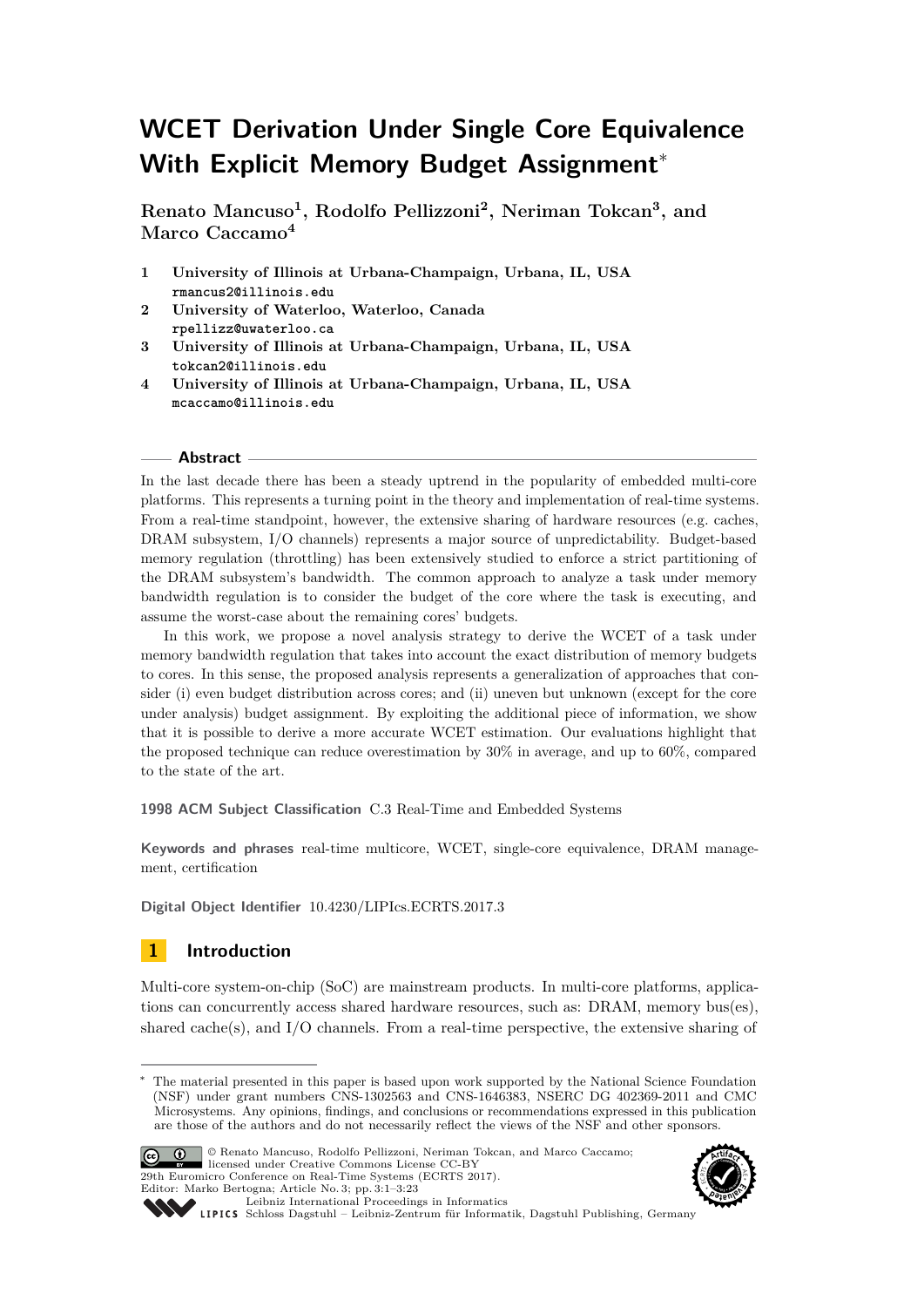### **3:2 WCET Derivation Under SCE With Explicit Memory Budget Assignment**

hardware resources shakes a fundamental assumption of traditional real-time theory, i.e. that the composition of individually analyzed real-time tasks could be used to reason about the system as a whole. Many factors affect the composability of multi-core systems. There is a large consensus, however, that unregulated contention at the level of memory resources (caches, buses, DRAM banks) represents a major source of unpredictability. In fact, when one or more of these resources creates a bottleneck, it causes severe inter-core interference. When a given shared resource becomes a bottleneck with respect to overall system's activity, the worst-case execution time (WCET) of a task on a core can be significantly impacted. Clearly, without imposing a deterministic regulation strategy to cope with high memory resource utilization, interference-induced delays can be hard to model, forcing WCET and schedulability analysis to be more pessimistic.

In recent years, there has been a downtrend in the production and availability of highperformance single-core chips. On the other hand, avionic and automotive industries possess a large base of certified software developed for single-core chips. As such, an *en-masse* migration of industrial players in the safety-critical systems domain are due to a migration to multi-core SoCs. Unfortunately, due to inter-core interference, schedulability analysis results derived for single-core systems cannot be reused when migrating to multi-core platforms. As a part of our previous work, we proposed Single Core Equivalence technology (SCE) [\[21\]](#page-21-0). Under SCE, access to shared memory resources are strictly partitioned using a set of OSlevel techniques. SCE exploits budget-based memory bandwidth regulation to cope with concurrent activity of tasks on the DRAM subsystem. In our previous work [\[21,](#page-21-0) [28\]](#page-21-1), we considered even memory budget assignment across cores, and proposed an analytic model of SCE to estimate the WCET $(m)$  of a task under analysis given the knowledge of its behavior in isolation. In this work, we derive the WCET analysis by making the following extensions: (i) we relax the assumption that the main memory controller bandwidth is evenly distributed among the different cores; and (ii) we consider the exact distribution of memory budgets to cores, and derive a more accurate WCET estimation. Hence, in this paper, we discuss how to calculate the WCET based on the specific budget assignment  $\mathcal Q$  known at system design time. Only the  $m$  active cores have a non-zero budget assignment in  $\mathcal{Q}$ . It follows that the new  $WCET(Q)$  implicitly depends on *m*, but also takes into account the specific setup of a per-core memory bandwidth regulation mechanism. We detail the derivation of  $WCET(Q)$ for a real-time task given a knowledge of its behavior in isolation. This is the first work to derive a WCET analysis with *uneven* and *explicitly known* memory budget distribution for tasks that run on top of a performance isolation framework for COTS multi-core systems. Thereby, this work makes the following contributions:

- Analysis of WCET for tasks under budget-based memory bandwidth regulation with explicit per-core budget assignments;
- Extension of response-time analysis to incorporate the new WCET derivation for tasks that are scheduled synchronously (bound) or asynchronously (unbound) with respect to the memory regulation period;
- $\blacksquare$  Simulation-based evaluation to compare the derived analysis with exact (brute-force) analysis and state-of-the-art analysis for uneven memory budgets, as proposed in [\[37\]](#page-22-1).

The rest of the paper is organized as follows. Section [2](#page-2-0) provides an overview of the related work. We first briefly review the key components of the SCE framework in Section [3.](#page-3-0) Next, we discuss the system model and assumptions in Section [4.](#page-4-0) Section [5](#page-6-0) details the proposed  $WCET(Q)$  analysis, while scheduling considerations are discussed in Section [6.](#page-15-0) Simulation-based evaluation is presented in Section [7.](#page-17-0) The paper concludes in Section [8.](#page-19-0)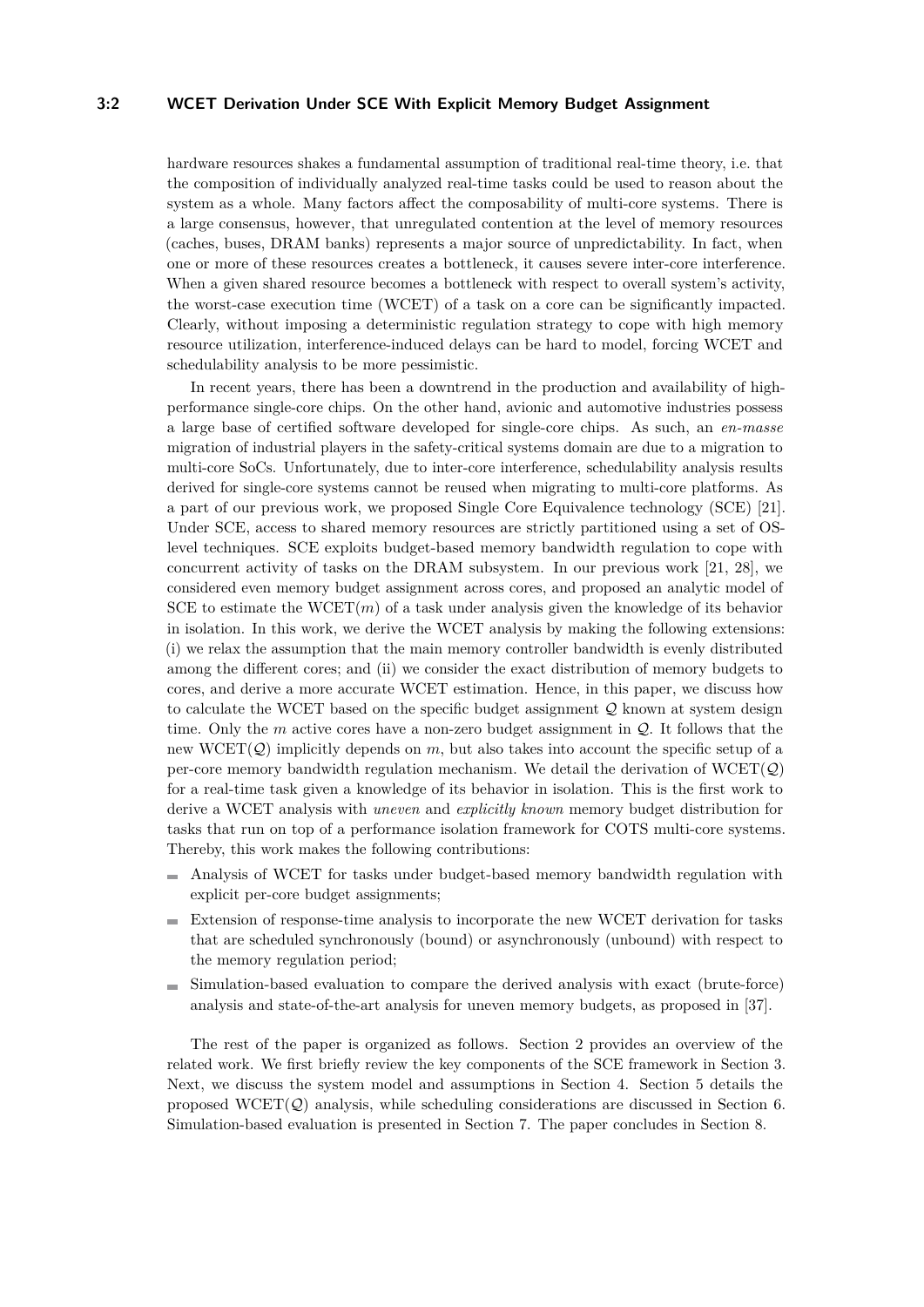# <span id="page-2-0"></span>**2 Related Work**

The problem of inter-core interference in multi-core architectures is well known and has been largely studied in literature. As a result, several different ways of approaching the new challenges introduced by multi-core platforms have been proposed. Static analysis has been widely adopted to model the behavior of shared caches in [\[35,](#page-22-2) [17,](#page-21-2) [12\]](#page-20-0) and shared memory buses [\[26,](#page-21-3) [14\]](#page-20-1). A system-wise static analysis for an abstracted multi-core platform that takes into account CPU pipelines, a shared cache and a main memory bus has been proposed in [\[6\]](#page-20-2), on top of which a unified WCET framework has been formulated [\[5\]](#page-20-3). Static analysis certainly represents a promising approach to the problem of determining the WCET of tasks in a multi-core system. Nonetheless, at the current level of refinement, strong assumptions are needed to carry out static analysis, e.g. a LRU cache policy, TDMA-based buses, or the presence of a fixed workload in the system.

A different approach consists in designing multi- and many-core architectures to implement deterministic resource sharing schemes to provide better guarantees on the WCET of realtime tasks. The precision timed (PRET) architecture [\[9,](#page-20-4) [4\]](#page-20-5) embeds runtime control and deadline enforcement at the level of processor instruction set while proposing a set of hardware modifications to achieve good performance without sacrificing predictability. In the context of PRET, Reineke et al. proposed a PRET DRAM controller [\[25\]](#page-21-4) that prevents contention at the level of memory controller by partitioning the physical address space. Specific hardware support in the memory subsystem was also proposed in [\[22\]](#page-21-5) to lower the pessimism in WCET estimation. Predator, a predictable DRAM controller that internally implements bandwidth regulators was proposed in [\[2\]](#page-20-6). Similarly, predictability is enhanced in the MERASA project [\[32\]](#page-22-3) by reducing inter-core interference at the hardware level.

This work targets commercially available systems, and effectively improves the analysis of a software-based memory bandwidth regulation technique, namely MemGuard [\[40,](#page-22-4) [41\]](#page-22-5). The most related work in this area concerns the design and analysis of protocols for access to shared (memory) resources. Time division multiple access (TDMA) was proposed in [\[26\]](#page-21-3) as an arbitration protocol for shares buses. A timing analysis for TDMA arbitration was presented in [\[27\]](#page-21-6). By using code re-factoring, the PRedictable Execution Model (PREM) [\[23,](#page-21-7) [20\]](#page-21-8) allows high-level co-scheduling of clusters of memory requests and CPU execution. PREM has been extended to multi-core systems in [\[36\]](#page-22-6), and a similar model was adopted in [\[30,](#page-22-7) [33,](#page-22-8) [31\]](#page-22-9) in the context of scratchpad-based platforms. The memory regulation technique (MemGuard) that we analyze belongs to a class of budget-based memory regulation techniques [\[39\]](#page-22-10). The key insight is that to each task is assigned a server, so that a fraction of the shared resource's available bandwidth is reserved. CPU resource sharing under periodic resource reservation was considered to derive hierarchical scheduling analysis [\[29,](#page-22-11) [8\]](#page-20-7).

Our work has a number of similarities with [\[3\]](#page-20-8), as both propose a way to estimate a task's WCET on multi-core platforms with shared DRAM subsystem. Three main differences however set the works apart. First, in [\[3\]](#page-20-8) it is assumed that the exact behavior of a task is known in the form of a trace of executed instructions and memory references. Conversely we hereby assume that only the number of DRAM memory accesses is known, and then derive the arrangement of memory accesses and execution that leads to the worst-case. Second, [\[3\]](#page-20-8) considers a non-arbitrated DRAM subsystem, while we explicitly account for the effect of memory bandwidth regulation. Third, unlike [\[3\]](#page-20-8), we only focus on the problem of extending the WCET experimentally calculated in isolation (single-core case) to the multi-core case.

The work in [\[24\]](#page-21-9) introduced a memory server for multicore systems that can provide better predictability by controlling at a fine granularity internal parameters of the DRAM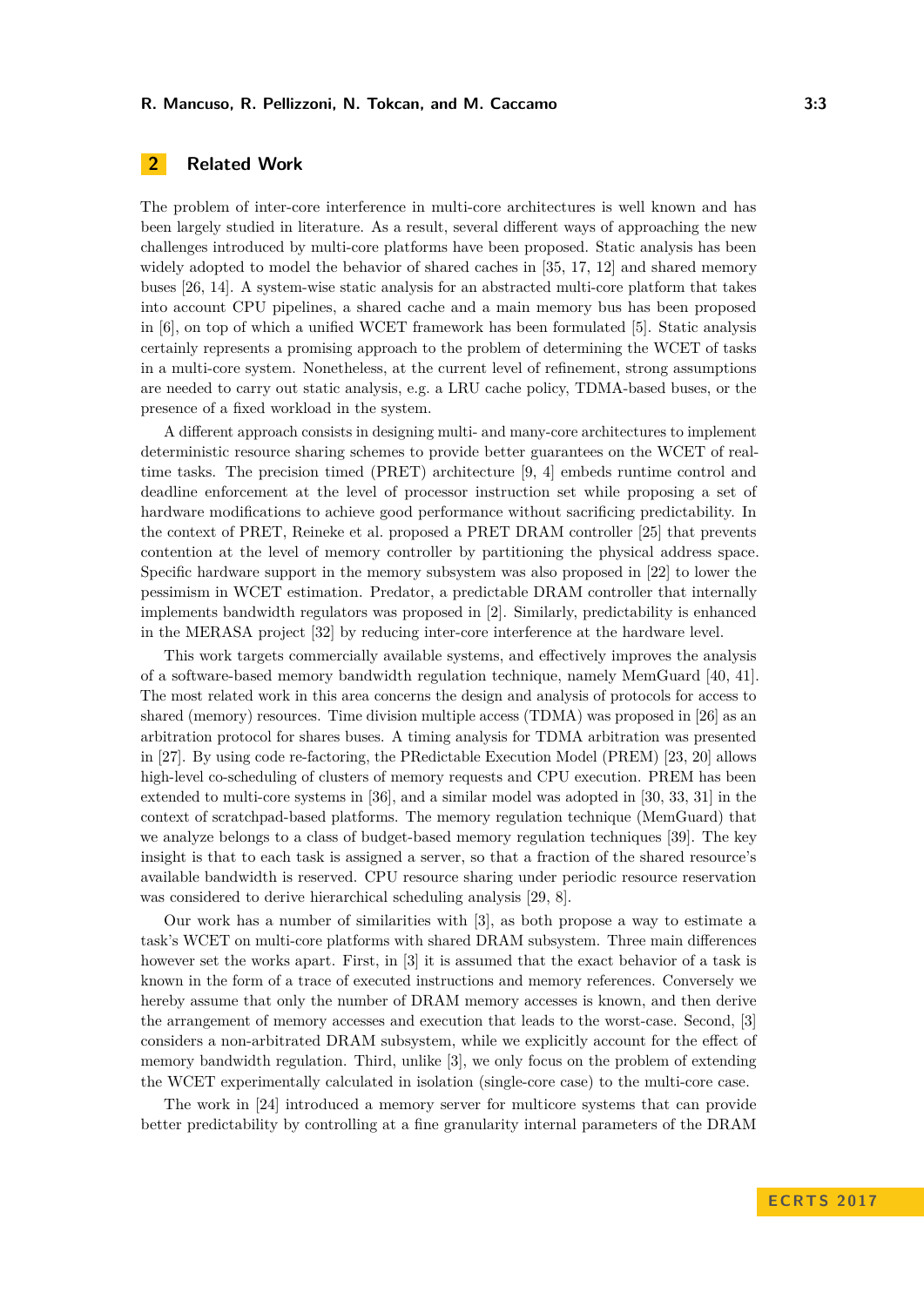### **3:4 WCET Derivation Under SCE With Explicit Memory Budget Assignment**

subsystem. WCET analysis for the considered bandwidth regulation technique was originally proposed in the context of SCE [\[21,](#page-21-0) [28\]](#page-21-1), under the assumption that equal budget is assigned to each core. Yao et al. in [\[37\]](#page-22-1) proposed an analysis for MemGuard considering *uneven* bandwidth assignment. In [\[37,](#page-22-1) [24\]](#page-21-9), however the analysis is carried out assuming that only the budget of the core under analysis is known, while the budgets assigned to other cores are not. Conversely, we relax this assumption and show that major improvements in terms of WCET calculation can be obtained.

# <span id="page-3-0"></span>**3 Background about SCE Components**

In this section, we briefly introduce few background concepts about each of the integrated resource management techniques comprising SCE: Colored Lockdown for shared cache management; MemGuard for DRAM bandwidth reservation; PALLOC for DRAM bank partitioning.

# **3.1 Colored Lockdown – Cache Assignment**

SCE leverages Colored Lockdown [\[19\]](#page-21-10) to mitigate inter-core interference at the cache level by allocating (locking) application memory areas in last-level cache. Colored Lockdown involves two main stages: an offline profiling stage; and an online cache allocation stage. During the offline stage, the task is analyzed to build a *profile*. The generated profile is effectively a list of memory pages ranked by access frequency. During the online stage, the most frequently accessed (hot) pages in the profile, up to a cutoff threshold, are locked in cache. By varying the cutoff threshold from 0 to the number of entries of the profile<sup>[1](#page-3-1)</sup>, it is possible to derive a *progressive lockdown curve* (PLC) [\[21\]](#page-21-0). The PLC plots the WCET of a task as function of the number of hot memory pages allocated in cache. In other words, if *x* is the number of profile pages to allocate for an application, the output of  $PLC(x)$  contains two pieces of information: (1) a corresponding value of WCET *C* for the task running in isolation (single-core scenario); and  $(2)$  a residual maximum number of cache misses  $\mu$ , corresponding to accesses to all those profile pages not allocated in cache. As we show in Section [4,](#page-4-0) the *C* and the  $\mu$  parameters obtained at this step represent the starting point to derive the value of WCET under memory bandwidth regulation with *m* active cores. Finally, note that the PLC could also be derived using static analysis tools.

# **3.2 MemGuard – Memory Bandwidth Partitioning**

Similarly to shared caches, DRAM memory is one of the main sources of inter-core interference. To improve isolation, SCE uses MemGuard [\[40\]](#page-22-4). The goal of MemGuard is to provide bandwidth reservation on a per-core basis. MemGuard uses a series of per-core regulators that are responsible for monitoring and enforcing the memory bandwidth allocation. Each regulator monitors the amount of DRAM transactions performed by each core (or alternatively, the number of last-level cache misses) via hardware-specific performance monitoring capabilities. By considering the worst-case latency *Lmax* for a single memory request to be serviced, it is possible to derive a worst-case (guaranteed) bandwidth at which the memory subsystem can operate. MemGuard operates as follows: it is configured to enforce the bandwidth assignment at a given period *P*. Based on *Lmax*, it is possible to compute a **total budget**

<span id="page-3-1"></span> $1$  Or up to the maximum number of pages that can be locked in cache.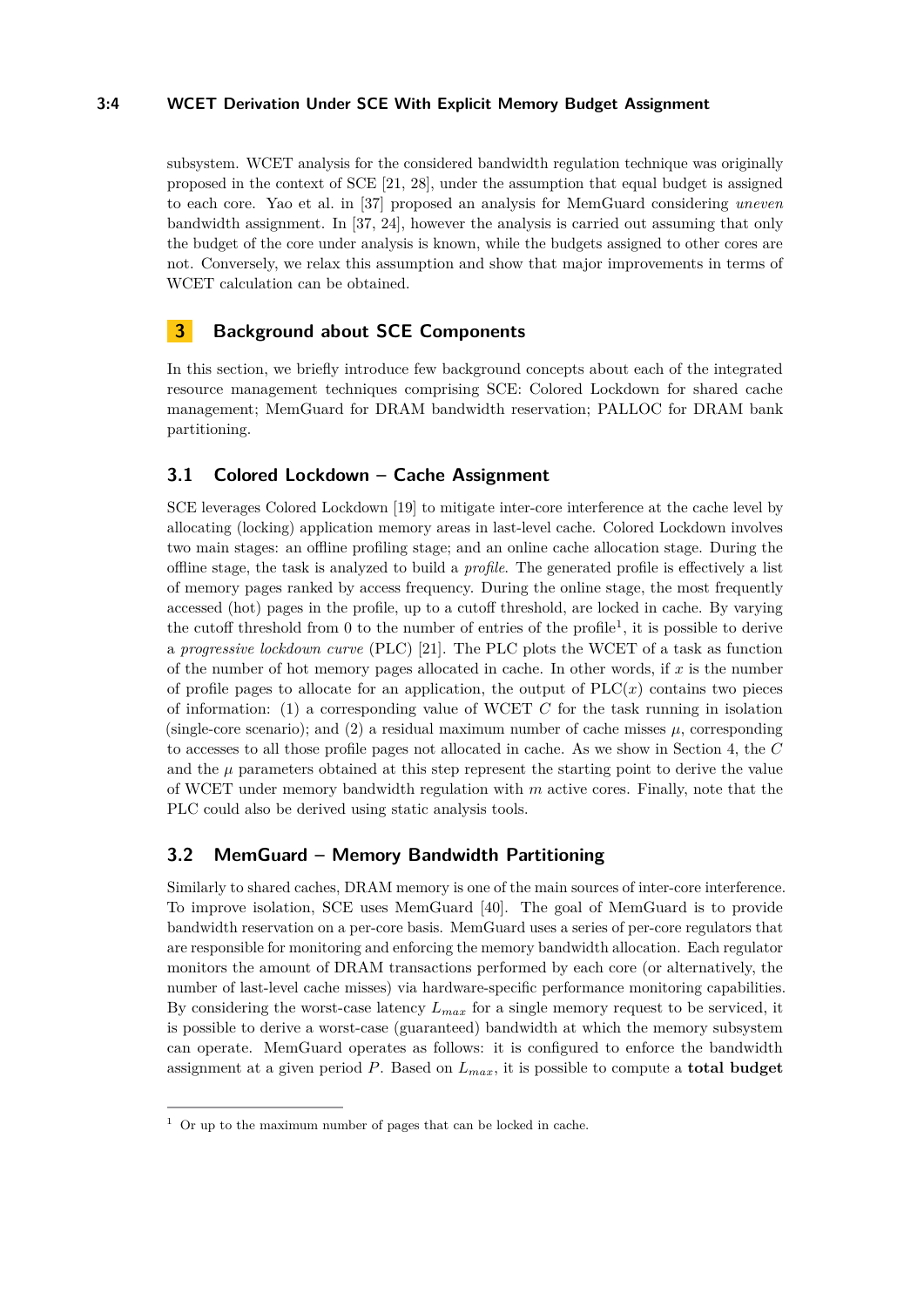in terms of number of memory transactions that can be globally performed during *P*. This parameter, namely *Q*, can be computed as  $Q = \frac{P}{L_{max}}$ . From the global budget, **per-core budgets**  $Q_i$  can be assigned arbitrarily, as long as their total does not exceed  $Q_i$ . At the beginning of each period, MemGuard configures the hardware performance counters to trigger an event when any of the cores exceeds its  $Q_i$  threshold of completed DRAM memory requests. To enforce the strict bandwidth assignment, upon reception of a budget-exhausted event, MemGuard idles the associated core. Any idled core resumes its activity at the beginning of the next replenishment period *P*. The length of the regulation period *P* is a system-wide parameter and should be much smaller than the minimal application task period. In our current implementation,  $P = 1$  ms, matching also the OS scheduler tick interval. MemGuard also offers different schemes to share reserved yet unused memory bandwidth across cores to achieve significant average-case performance improvements. In this paper, we are only concerned with strict bandwidth assignment, while additional details on bandwidth reclaiming and sharing mechanisms can be found in [\[40\]](#page-22-4).

# **3.3 PALLOC – DRAM Bank Partitioning**

The DRAM structure is organized into ranks, banks, rows and columns [\[13\]](#page-20-9). Whenever a given row is accessed in a bank, subsequent accesses on the same row (row-hits) can be serviced with a small latency. Conversely, if a subsequent access requires data in a different row (row-miss), a significant increase in the latency is introduced. Different banks of the same DRAM chip can satisfy requests in parallel [\[38,](#page-22-12) [15\]](#page-21-11). In a multi-core scenario, several cores can potentially access the same DRAM bank. In this case, (i) the row-miss ratio of a task can increase as multiple cores access the same bank; and (ii) requests originated by the core under analysis can be re-ordered after other cores' requests, introducing additional delay [\[15,](#page-21-11) [24\]](#page-21-9). To mitigate inter-core interference at the level of DRAM banks, *private banking* can be used. Under private banking, non overlapping sets of DRAM banks are assigned to different cores. SCE uses a DRAM bank-aware OS-level memory allocator, namely PALLOC [\[38\]](#page-22-12), which allows system designers to assign specific DRAM banks to cores (or applications) and to enforce private banking. This way, tasks running in parallel do not collide on DRAM banks and do not suffer inter-core conflicts at this level, as long as there is a sufficient number of banks to accommodate them. A detailed discussion on how PALLOC works can be found in [\[38\]](#page-22-12).

### <span id="page-4-0"></span>**4 System Model and Assumptions**

In this section, we discuss the considered system model as well as the assumptions under which the analysis is performed. Table [1](#page-5-0) summarizes the list of parameters that will be used throughout the paper to calculate the  $WCET(Q)$  of a task in a system where  $m$  represents the number of active cores and  $\mathcal{Q} = \{Q_1, \ldots, Q_m\}$  represent the budget assignment to the cores. The budgets in Q are **sorted** in ascending order. The parameter *P* represents the budget replenishment period of MemGuard such that the memory access budget for each core *i* will be restored to  $Q_i$  every P time units.  $Q_i$  represents the number of memory accesses that a given core *i* is allowed to perform within each MemGuard period of length *P*.

The parameter *C* captures the WCET of the considered task running in isolation once the last-level cache assignment for the task has been determined using Colored Lockdown. Under this scenario, the maximum value of residual cache misses  $\mu$  can be obtained. The values of *C* and  $\mu$  can be derived by using either static analysis or an experimental approach. Static analysis can be used whenever a micro-architectural model for the considered platform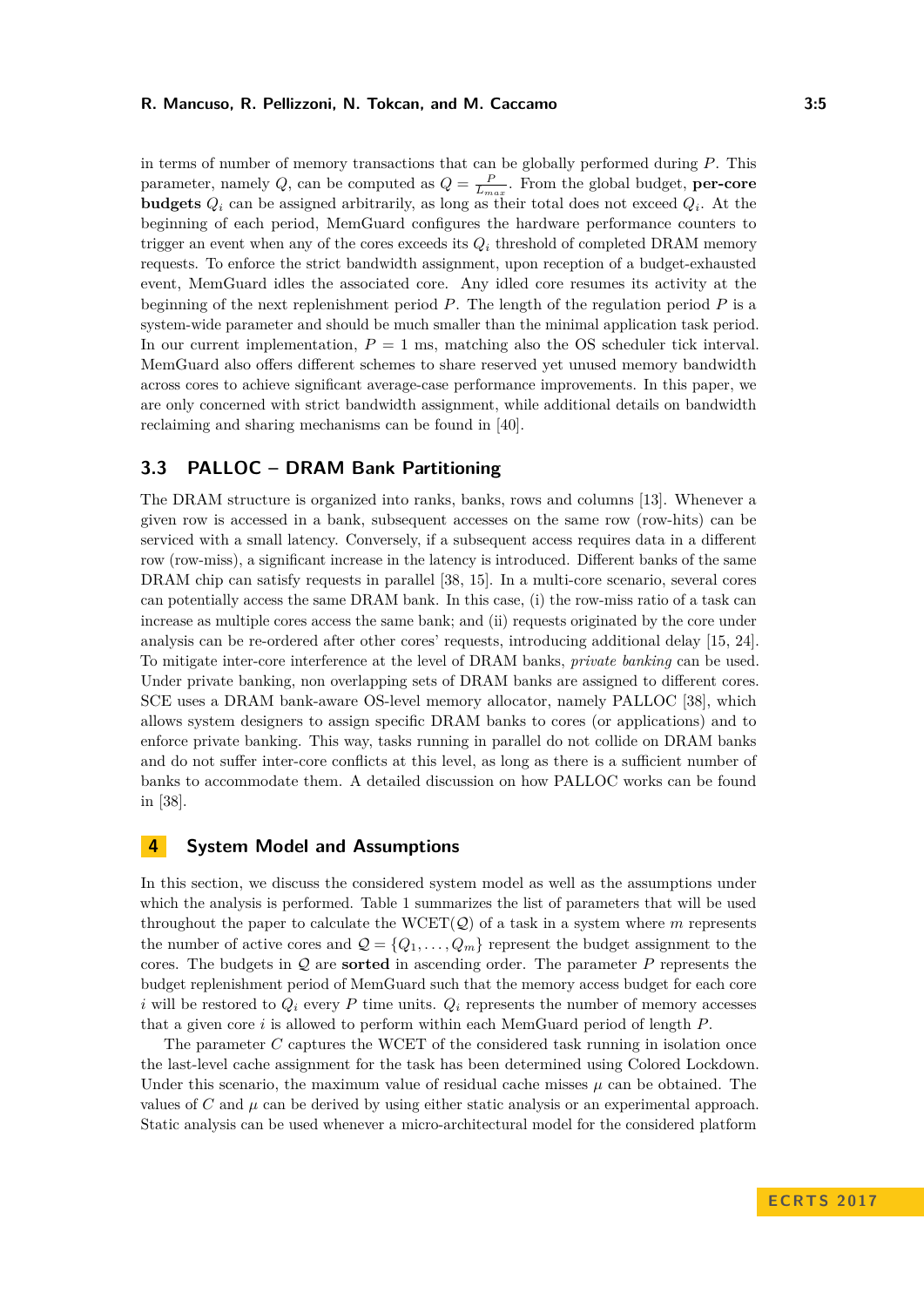### **3:6 WCET Derivation Under SCE With Explicit Memory Budget Assignment**

| Param.           | Interpretation                                                          |
|------------------|-------------------------------------------------------------------------|
| m                | Number of active cores in the system                                    |
| $\boldsymbol{P}$ | MemGuard budget replenishment period                                    |
| $\,C$            | WCET for the considered task in isolation                               |
| $\mu$            | Number of residual misses after last-level cache assignment             |
| E                | Execution-only time in slots of length $L_{max}$                        |
| $L_{min}$        | Minimum amount of time for a single memory request                      |
| $L_{max}$        | Maximum amount of time for a single memory request                      |
| $Q_i$            | Maximum number of memory requests for core $i$ over $P$                 |
| Q                | Maximum number of memory requests that can be globally performed in $P$ |

<span id="page-5-0"></span>**Table 1** Summary of parameters for SCE response-time analysis.

is available [\[7,](#page-20-10) [1\]](#page-20-11). On single-core systems, it is common industrial practice to experimentally derive the value of WCET. Hence, *C* could be derived by reusing the same practices on a multi-core platform by idling all but one cores. Existing tools that adopt this approach are part of the industry practice toward WCET determination on single-core platforms [\[34,](#page-22-13) [16\]](#page-21-12).

Prefetchers, branch predictors, and speculative execution units are assumed to be disabled. Thanks to private banking, the DRAM requests from a core under analysis are never reordered after a group of requests from a different core. Each core is allowed to have more than one outstanding memory request, and we assume that the DRAM controller globally implements a round-robin<sup>[2](#page-5-1)</sup> scheduling policy. In other words, read (write) memory requests reach the DRAM controller. Requests are then dispatched to DRAM banks, and their responses from the banks are forwarded on the bus in a round-robin scheme (single memory server). We assume that read and write requests are treated equally. We also assume that the maximum time to complete a memory transaction  $L_{max}$  is also the maximum delay introduced by other cores' individual requests. Note that this is not true in general, as the latter value can be significantly smaller than *Lmax*. Albeit significant improvements can be obtained on the final WCET estimation, assuming a delay value different from *Lmax* complicates the mathematical formulation without fundamentally impacting the general approach. For this reason, we leave this discussion as part of our future work. The best-case memory access latency is captured by the parameter  $L_{min}$ . It follows that the time to perform a single transaction is bounded between *Lmin* and *Lmax*.

It is important to distinguish between time spent in memory and time spent for pure execution on the CPU  $C^e$ . For in-order processors, where each memory request is blocking, there is no overlapping in time between memory and computation. Hence, a safe upper-bound on  $C^e$  can be computed as:  $C^e = C - \mu \cdot L_{min}$ . For out-of-order processors, the overlapping could range from 0 to  $\mu \cdot L_{max}$ . Hence  $C^e = C$  is always a safe upper-bound, but it could be significantly improved using static analysis to reduce the pessimism on the amount of computation/memory overlapping. Since the granularity at which we conduct our analysis is  $L_{max}$ , we will often consider pure computation time (no memory) in slots of length  $L_{max}$ . The resulting slotted computation time *E* can be derived as  $E = \frac{C^e}{L}$  $\frac{C^e}{L_{max}}$ .

We do not address the problem of contention at the level of shared cache bus and controller. The cache bus is normally on-chip and features a much higher bandwidth

<span id="page-5-1"></span><sup>2</sup> Many modern COTS multi-core chips (e.g. Freescale MPC56xx and MPC57xx chip families) designed for safety-critical operations typically implement a round-robin policy on the main memory controller arbiter.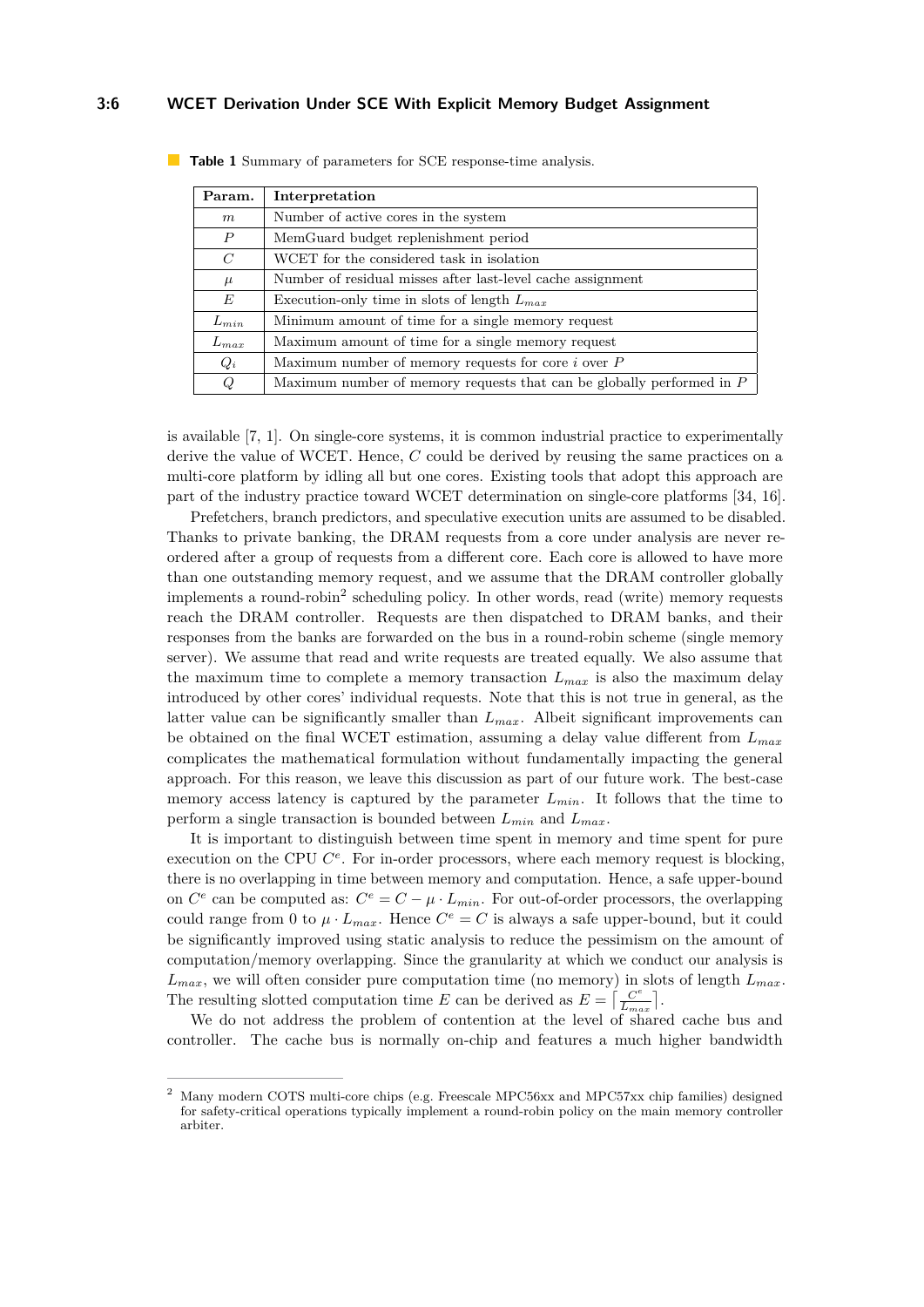compared to the main memory bus. Contention at this level has been found to affect some modern platforms [\[10\]](#page-20-12). However, due to its high bandwidth capabilities, cache buses are normally able to sustain, without hitting the saturation point, the simultaneous activity of several CPUs. According to our benchmarks, on the Freescale P4080 platform used for our evaluations, contention at this level produces no visible effects up to 4 active cores and yields negligible slowdowns with 8 active cores.

Additionally, COTS architectures are often not time-composable between CPU pipeline and cache hierarchy [\[18\]](#page-21-13). This means that under certain circumstances, a local reduction of execution time (e.g. a cache hit) can produce a global increment in the execution time and vice versa, determining what is known as timing anomaly. If an experimental approach is used, the effect of timing anomalies is largely embedded in the experimentally derived WCET. This is because, thanks to Colored Lockdown, there is no variation in the sets of accesses that hit/miss in cache. Nonetheless, recent studies [\[11\]](#page-20-13) suggest that the timing effect arising from timing anomalies can be statically analyzed and accounted at design time without significantly pessimistic overestimation.

In this work, we assume that per-core budgets  $Q_i$  are assigned at design-time to each core and are thus explicitly known. Moreover, we assume that the total bandwidth assignment does not exceed the guaranteed bandwidth. In other words, it must hold that:

<span id="page-6-1"></span>
$$
\sum_{i=1}^{m} Q_i = \frac{P}{L_{max}}.
$$
\n<sup>(1)</sup>

The analysis performed in the next sections will be done on each core *i* individually. We will indicate parameters that are core-specific with the *i* subscript (e.g.  $Q_i$ ). To avoid overloading the notation, we will omit any index on per-task parameters (e.g.  $C, \mu$ ).

# <span id="page-6-0"></span>**5 Worst-Case Derivation**

In this section, we discuss how WCET derivation can be performed using the assumptions made in Section [4.](#page-4-0)

# **5.1 Memory/CPU Configurations**

A distinctive aspect of our analysis is that we explicitly consider the effect that bandwidth regulation has on the behavior of the cores. For instance, suppose that our core under analysis (Core 2) has budget  $Q_2 = 2$ . Now consider a task running on core 2 that wants to perform 2 memory accesses back-to-back. Now, assume that there is only one more core in the system (Core 1), with budget  $Q_1 = 1$ . Thanks to the regulation mechanisms, Core 1 can interfere with only one of the two memory requests performed by Core 2, because Core 1 will be regulated after interfering once.

In order to study the worst-case execution time of tasks under analysis, it is fundamental to understand all the possible worst-case memory access patterns within a single MemGuard period *P*. Since we consider round-robin arbitration, the possible memory access patterns within a single regulation period can be derived combining (i) round-robin arbitration of resources from different cores; and (ii) the effect of regulation. In order to explain how this can be achieved, let us consider an example setup.

In our example, we consider  $m = 4$  cores and a period of length  $P = 2$  ms. Assuming a value of  $L_{max} = 0.2$  *ms*, the number of memory transactions that can be performed at the guaranteed bandwidth within a regulation period is:  $Q = \frac{P}{L_{max}} = 10$ . Let us assume that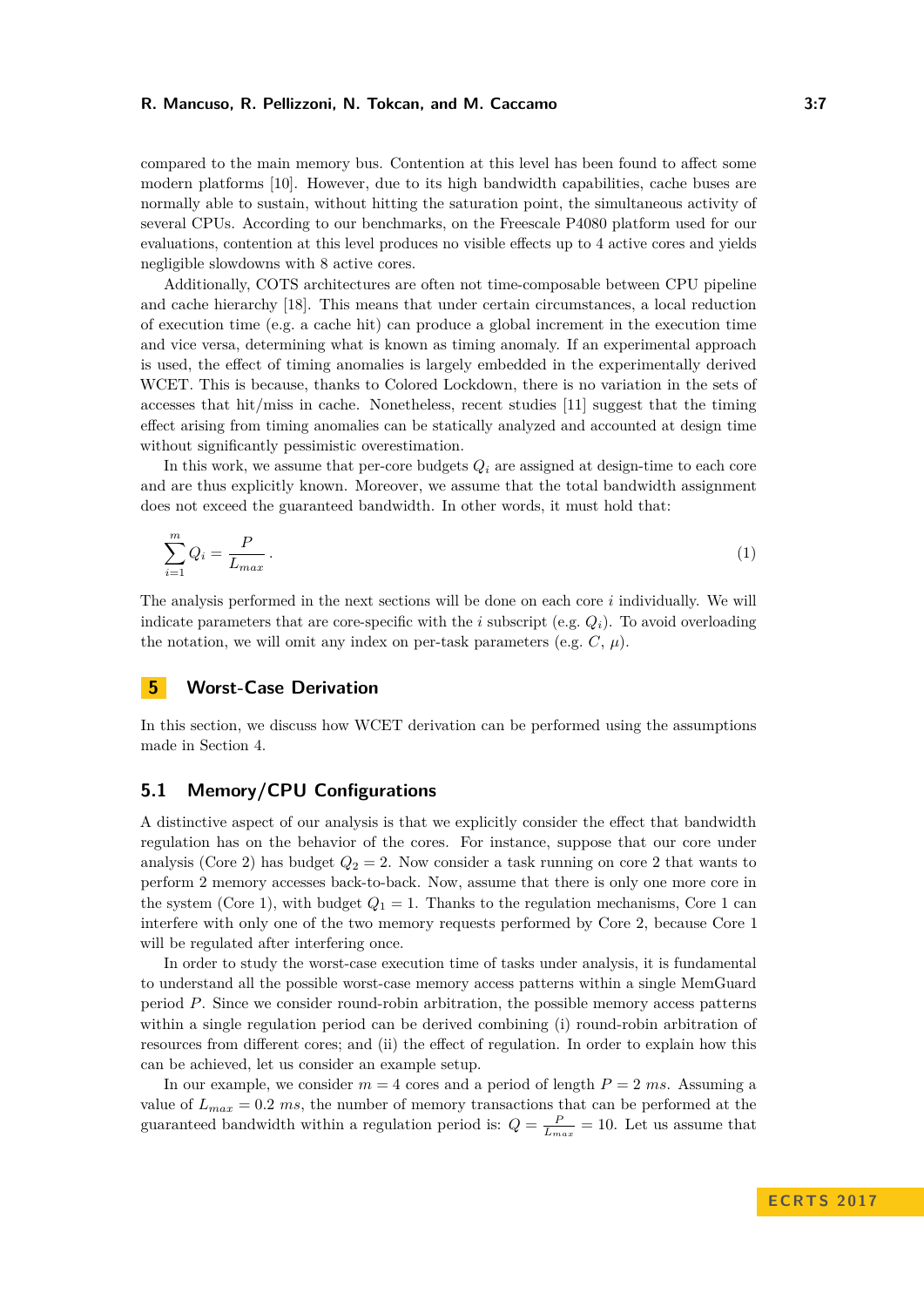<span id="page-7-0"></span>

**Figure 1** Possible memory access patterns within a regulation period *P* for Core 4 with budget assignment  $Q = \{1, 2, 3, 4\}.$ 

the bandwidth assignment to cores is the following:  $Q_1 = 1, Q_2 = 2, Q_3 = 3$  and  $Q_4 = 4$ . In order to visualize the possible patterns for Core  $i = 4$ , consider Figure [1.](#page-7-0)

In Figure [1a](#page-7-0), a generic task running on core 4 only performs execution, hence, it suffers no interference from other cores. For this reason, the task will execute for an amount of time that corresponds to the length of 10 memory transactions of length *Lmax*. In order to carry out our analysis, we consider time spent for execution (no memory) at a granularity that is useful for our calculations. For this reason, we consider execution as if it progresses in *slots* of length *Lmax*. In this sense, the pattern in Figure [1a](#page-7-0) can be interpreted as if the task under analysis performs 10 *execution slots* of size *Lmax*.

In Figure [1b](#page-7-0), the task under analysis performs one memory transaction. Since memory transactions are satisfied following a round-robin policy, in the worst case the task will suffer interference on that single transaction from all the other cores. The corresponding pattern consists of 6 execution slots and a single memory transaction. From the point of view of Core 4 (core under analysis), The rest of the time in *P* is wasted due to the activity of other cores (contention).

In Figure [1c](#page-7-0), the task under analysis performs 2 memory transactions. However, since  $Q_1 = 1$ , Core 1 will only interfere with either the first or the second transaction before being regulated by MemGuard. Hence, 3 cores will interfere on one memory transaction, but only 2 cores (Core 2 and 3) will interfere on the other memory transaction. Similarly, in Figure [1d](#page-7-0), the same reasoning applies. Moreover, after the second memory transaction, Core 2 is regulated as well, leaving only Core 3 to interfere on the third transaction of the core under analysis. Finally, in Figure [1e](#page-7-0), it can be seen that after three memory transactions, all the cores except the core under analysis are regulated, allowing an interference-free memory transaction (two consecutive m-slots in the figure). Each of the patterns in Figure [1](#page-7-0) captures a different worst-case given that a task wants to perform a certain number of memory requests, say  $M \in \{0, \ldots, Q_i\}$  within *P*. Three observations can be made to clarify why each pattern captures the worst-case, given that the number *M* of memory requests to be performed in a given regulation period is known:

- **1.** each request takes *Lmax*;
- **2.** unless the other cores are regulated, they always interfere with the memory transactions of the core under analysis;
- **3.** the amount of execution performed by the core is the minimum under any scenario that allows *M* memory requests to be performed within *P*. Here, the minimum is considered because the final objective is to maximize the number of periods across which computation is performed.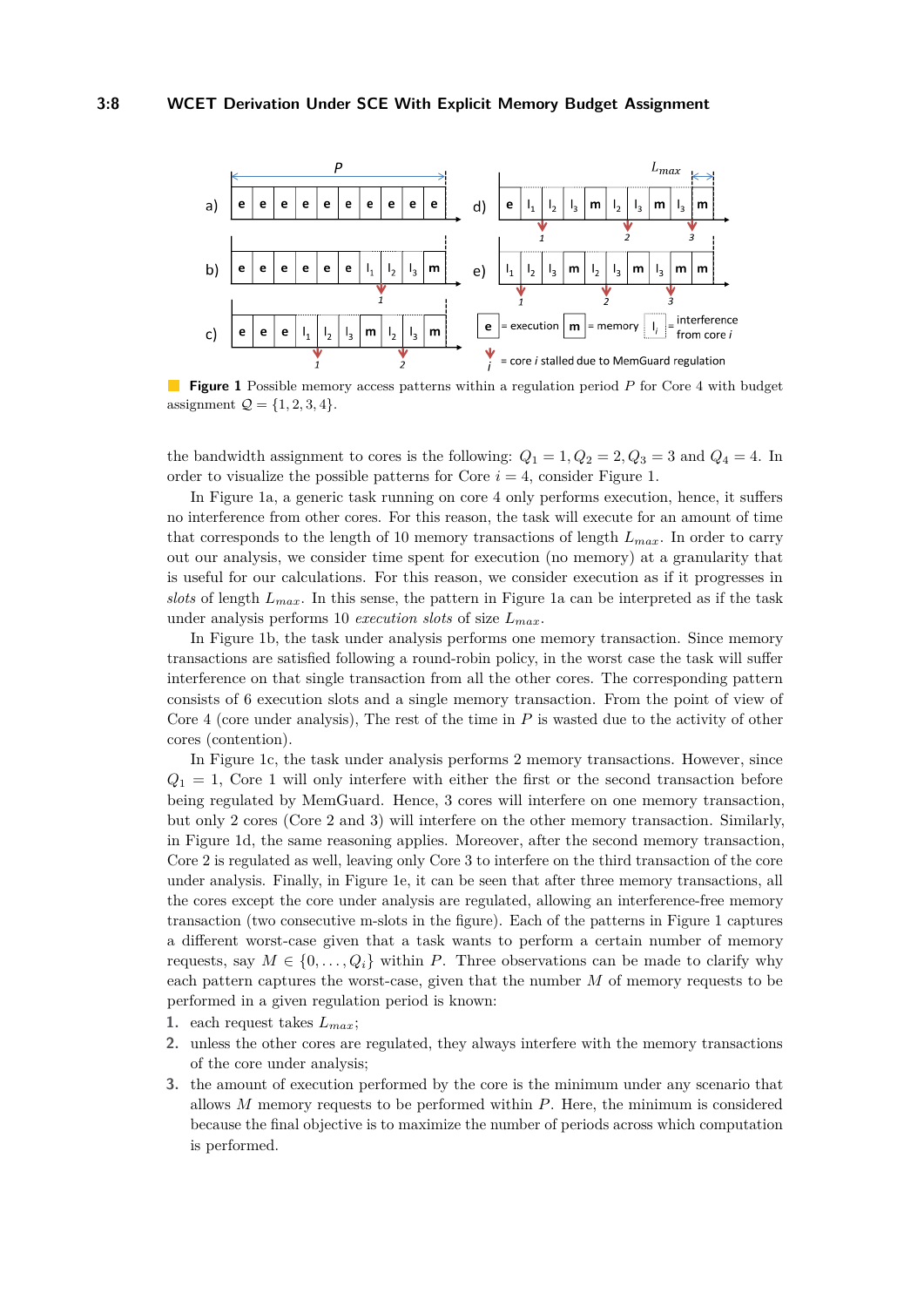Given a known budget assignment  $\mathcal Q$  that meets the constraint in Equation [1,](#page-6-1) it is possible to derive all the possible (worst-case) patterns of memory and computation as in Figure [1.](#page-7-0) We refer to such set of possible patterns as memory/computation configurations, or simply as **M/C configurations**. A single M/C configuration can be expressed as a pair of the form  $\langle M, C \rangle$ , where *M* represents the number of performed memory transactions while *C* represents the number of executions slots performed within the considered regulation period.

The set  $Z_i$  of all the possible M/C configurations for a task running on a given core *i* can be constructed as follows. First, we define the *cumulative interference* operator  $|Q|_h$ . This operator considers a given bandwidth-to-core assignment of the form  $\mathcal{Q} = \{Q_1, \ldots, Q_m\}$  and returns the number of cores whose bandwidth assignment is greater or equal than the threshold *h*. For instance, consider the example in Figure [1.](#page-7-0) In this case,  $|Q|_1 = 4$ ,  $|Q|_2 = 3$ ,  $|Q|_3 = 2$ and  $|Q|_4 = 1$ . Next, we construct  $Z_i$  as follows:

$$
Z_i = \bigcup_{h=0}^{Q_i - 1} \{ \langle M_h, C_h \rangle \} \cup \{ \langle Q_i, 0 \rangle \},\tag{2}
$$

where  $M_h = h$ ,  $C_0 = Q$  and  $C_h = Q - \sum_{j=1}^h |Q|_j$ . Hence, the set  $Z_4$  derived for the system presented in Figure [1](#page-7-0) will be:  $Z_4 = \{\langle 0, 10 \rangle, \langle 1, 6 \rangle, \langle 2, 3 \rangle, \langle 3, 1 \rangle, \langle 4, 0 \rangle\}.$  Note that the quantity  $Q - C_h - M_h = \sum_{j=1}^h |Q|_j - M_h$  captures the maximum interference suffered by a task on a given pattern with index *h* in the ordered set  $Z_i$ . Clearly, the trend of  $M_h$  is linear as one more memory access is considered as the index *h* increases. Conversely, the trend of  $C_h$ depends on the amount of interference suffered by the core and the regulation, as we discuss below.

# **5.2 Objective Formulation**

Once the M/C configurations  $Z_i$  for a given core  $i$  are known, they apply to all the tasks scheduled on the considered core. Next, we reason on a single task's parameters to formulate the objective for the worst-case execution time calculation, i.e.  $WCEPT(Q)$ . The work in [\[37\]](#page-22-1) analyzed the WCET of a task under memory bandwidth regulation by calculating a *stall* term to be added to the task WCET obtained in isolation. In this paper, we adopt a different strategy. Instead of computing a *stall* term, we derive the maximum number of regulation periods required to complete a given task. The problem of deriving the worst-case execution time of a task  $WCEPT(Q)$  can be thought as the problem of finding the longest memory access pattern, given the parameters  $Q$ ,  $E$ ,  $\mu$  and the index of the considered core *i*.

From the way they are constructed, M/C configurations are in a discrete domain. **However, the problem of finding the maximum number of regulation periods in the discrete domain becomes a combinatorial problem. Instead, we reason in a continuous domain and use Theorem [4](#page-13-0) to show that what obtained in the continuous domain represents an upper-bound on the value of**  $WCET(Q)$ **.** In other words, by only reasoning on **continuous** M/C curves, we show how to calculate an upper bound on the maximum number of regulation periods through which  $\mu$  memory requests and  $E$  slots of computation can span.

<span id="page-8-0"></span>I **Definition 1.** We define a sequence of regulation periods as *memory access pattern*. A memory access pattern, spanning through *L* regulation periods, is structured in the following way: the first  $L-1$  periods consume memory and computation according to some  $\langle M_h, C_h \rangle \in Z_i$ . Each of the *L* − 1 periods can use a different  $\langle M_h, C_h \rangle$  element. During the *L*-th period, any leftover computation/memory is performed. In fact, for the last period we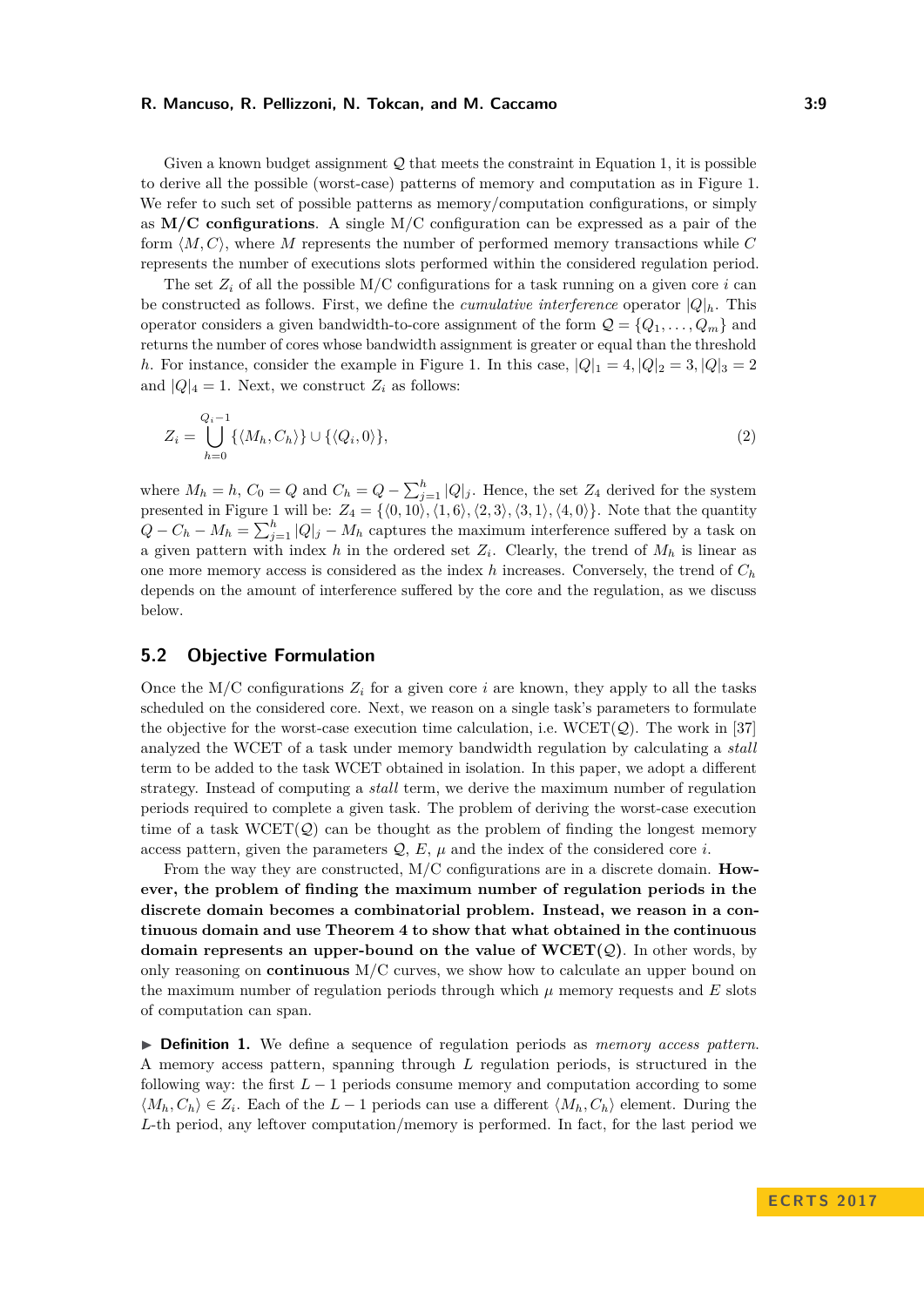<span id="page-9-0"></span>

**Figure 2** Trend of  $M(r) = r$  and  $C(r)$ . Note the convex trend of the connecting line between the  $C_h$  components for  $C(r)_4$ .

can consider any element in  $Z_i$  with some  $C_h$  and  $M_h$  components that are both larger than the computation and memory leftover, respectively.

 $\triangleright$  **Definition 2.** We define the length of a memory access pattern as the number L of regulation periods that compose the pattern.

The following transformation is used to convert the problem from the discrete domain into the continuous domain. Specifically, we consider each component of each element of *Z<sup>i</sup>* as a point along a *computation consumption curve C*(*r*) and a *memory consumption curve*  $M(r)$  for  $C_h$  and  $M_h$  components, respectively, with  $r \in \mathbb{R}$ . For both the curves, the domain depends on the MemGuard budget assignment for the core under analysis. Specifically,  $r \in [0, Q_i]$ . Since the memory consumption trend is always linear,  $M(r)$  can be simply defined as the connecting line among  $M_h$  components, or simply  $M(r) = r$ . Conversely,  $C(r)$ is defined as follows:

$$
C(r) = \begin{cases} C_r & \text{if } \langle M_r, C_r \rangle \in Z_i \\ C_h + (C_{h+1} - C_h)(r - h) & \text{if } C_h < r < C_{h+1} : \langle M_h, C_h \rangle, \langle M_{h+1}, C_{h+1} \rangle \in Z_i \end{cases} \tag{3}
$$

In other words,  $C(r)$  is defined as the connecting line between the components  $C_h$  in  $Z_i$ , as depicted in Figure [2.](#page-9-0) In the figure, we consider  $m = 4$  cores and a fixed budget assignment  $Q = \{1, 2, 3, 4\}$ , and show the resulting  $C(r)$  curves for each core, labeled as  $C(r)_{1}, \ldots, C(r)_{4}$ . In the figure, only  $M(r)$ <sub>4</sub> is depicted, since it is similar on all the cores and only varies in the length of its domain.

Consider  $C(r)_4$  and  $M(r)_4$  depicted in Figure [2.](#page-9-0) In this example, the two functions are piece-wise continuous and **convex curves**. Note that  $M(r)$ <sup>*i*</sup> always exhibits a linear trend, hence it is always convex.  $C(r)_i$  has a convex trend when we consider the core(s) *i* with the highest budget assignment in  $Q$ . Highest-budget cores will never suffer regulation. This sufficient condition can be simply expressed as  $Q_i = \max\{Q\}$ . If this condition is not satisfied,  $C(r)$  could be still convex. It is the case of  $C(r)$ <sub>3</sub> in Figure [2.](#page-9-0) Nonetheless, in general, this property cannot be assumed if  $Q_i \neq \max\{Q\}$ .  $C(r)_2$  in Figure [2](#page-9-0) falls in the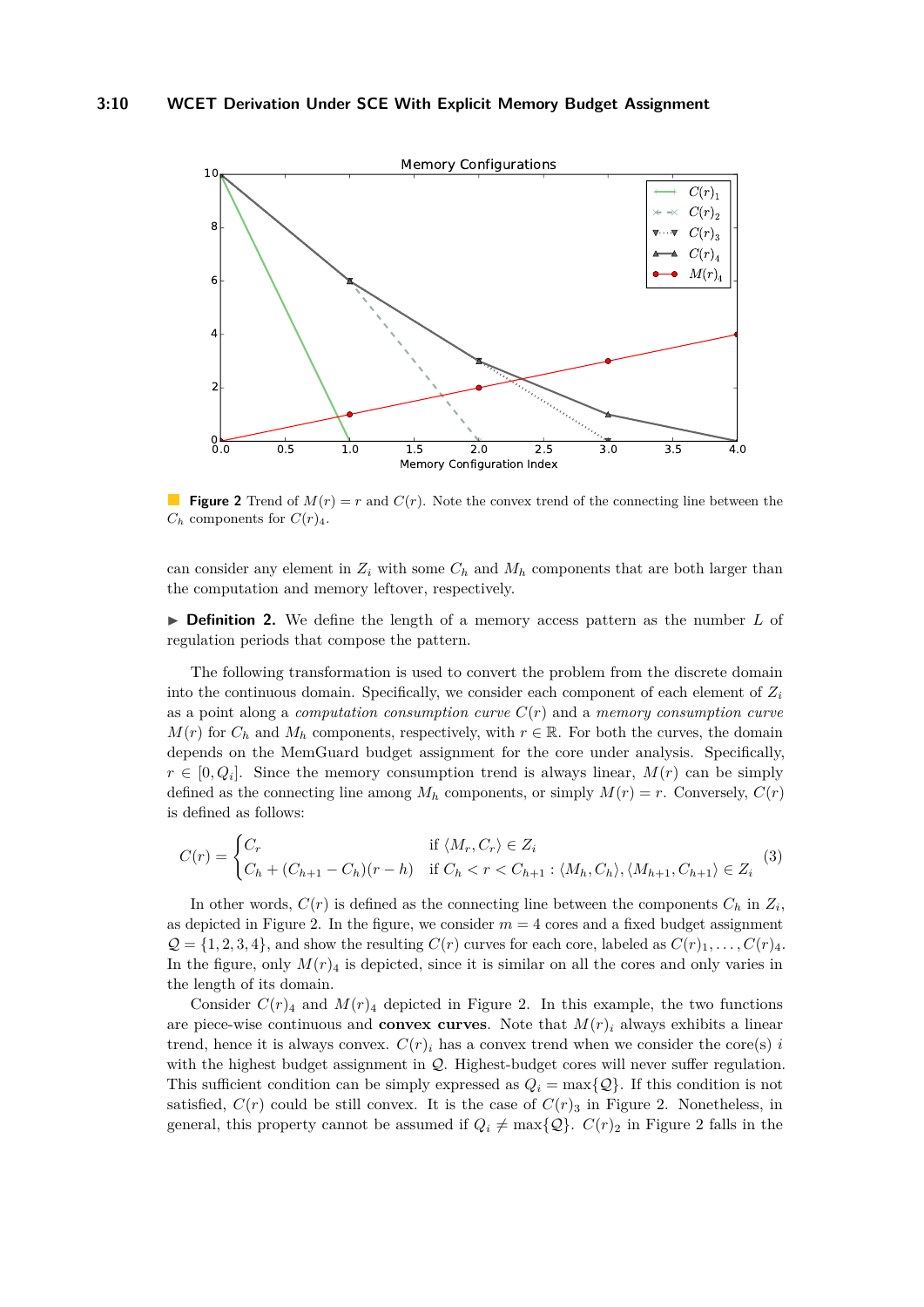latter case. If both functions are convex, it means that in a single period, a linear increase in execution slots results in a more-than-linear decrease in memory requests, and vice-versa. We first discuss how an upper-bound on the worst-case execution time can be derived in case of convexity. Next, we discuss how non-convexity can be handled in Section [5.4.](#page-15-1)

### **5.3 Max Length for Memory Access Pattern (convex case)**

We now focus on identifying the worst-case access pattern under the hypothesis of convex  $M/C$  configurations. Let us now introduce the quantity  $P(r)$  as the upper-bound on the length *L* of the memory access pattern when performing *C*(*r*) slots of computation and  $M(r)$  memory requests per period.  $P(r, E, \mu)$  is defined according to Lemma [3.](#page-10-0) Note that  $P(r, E, \mu)$  depends on three parameters. Since *E* and  $\mu$  are constant for a given task, we abuse the notation and only denote this function (and successive derivations) as  $P(r)$ .

<span id="page-10-0"></span>**Lemma 3.** *Consider a point*  $r \in [0, Q_i]$  *in the domain of continuous M/C curves. When*  $C(r)$  *slots of computation and*  $M(r)$  *memory transactions are performed during each regulation period, the resulting length of the memory access pattern is*  $P(r)$ :

<span id="page-10-1"></span>
$$
P(r) = \begin{cases} P^{e}(r) & \text{if } \frac{E}{C(r)} < \frac{\mu}{M(r)}\\ P^{m}(r) & \text{if } \frac{E}{C(r)} > \frac{\mu}{M(r)}\\ \max\{P^{e}(r), P^{m}(r)\} & \text{if } \frac{E}{C(r)} = \frac{\mu}{M(r)} \end{cases}
$$
(4)

where  $P^e(r)$  and  $P^m(r)$  are defined as follows:

<span id="page-10-3"></span><span id="page-10-2"></span>
$$
P^{e}(r) = \left[\frac{E}{C(r)}\right] + \left[\frac{\mu - M(r)\left[\frac{E}{C(r)}\right]}{Q_i}\right]^{+}
$$
\n(5a)

$$
P^{m}(r) = \left\lceil \frac{\mu}{M(r)} \right\rceil + \left\lceil \frac{E - C(r) \left\lceil \frac{\mu}{M(r)} \right\rceil}{Q} \right\rceil^{+}
$$
\n(5b)

*and the operator*  $[f(x)]^+ = \max\{[f(x)], 0\}.$ 

**Proof.** Let us first focus on the condition between the first two cases.  $E/C(r)$  represents the (decimal) number of regulation periods to complete the amount of computation slots *E*. Similarly,  $\mu/M(r)$  expresses the number of regulation periods to perform all  $\mu$  memory transactions. The first case in Equation [4](#page-10-1) represents the case in which *E* computation slots are completed before  $\mu$  memory transactions are performed. The second case captures the opposite case.

**Case**  $E/C(r) < \mu/M(r)$ : In this case, execution is completed within the first  $P_{init} =$  $E/C(r)$  regulation periods. After that point, only memory requests are left to be performed. However, *some* memory requests have been performed in the initial *Pinit* periods. This amount is at most  $M(r) \cdot P_{init}$ . If the quantity  $\mu - M(r) \cdot P_{init}$  is positive, then this represents the amount of memory transactions that are left to be performed. Since execution slots have been completed, the memory transactions after the first  $P_{init}$  periods will be performed back-to-back. Since core  $i$  under analysis is subject to regulation with budget  $Q_i$ , it will take at least  $P_{left} = \frac{\mu - M(r) \cdot P_{init}}{Q}$  $\left(\frac{(r) \cdot P_{init}}{Q_i}\right)$  to complete the leftover memory requests (if any) with budget  $Q_i$ . Equation [5a](#page-10-2) is obtained by summing  $P_{init} + P_{left}$ .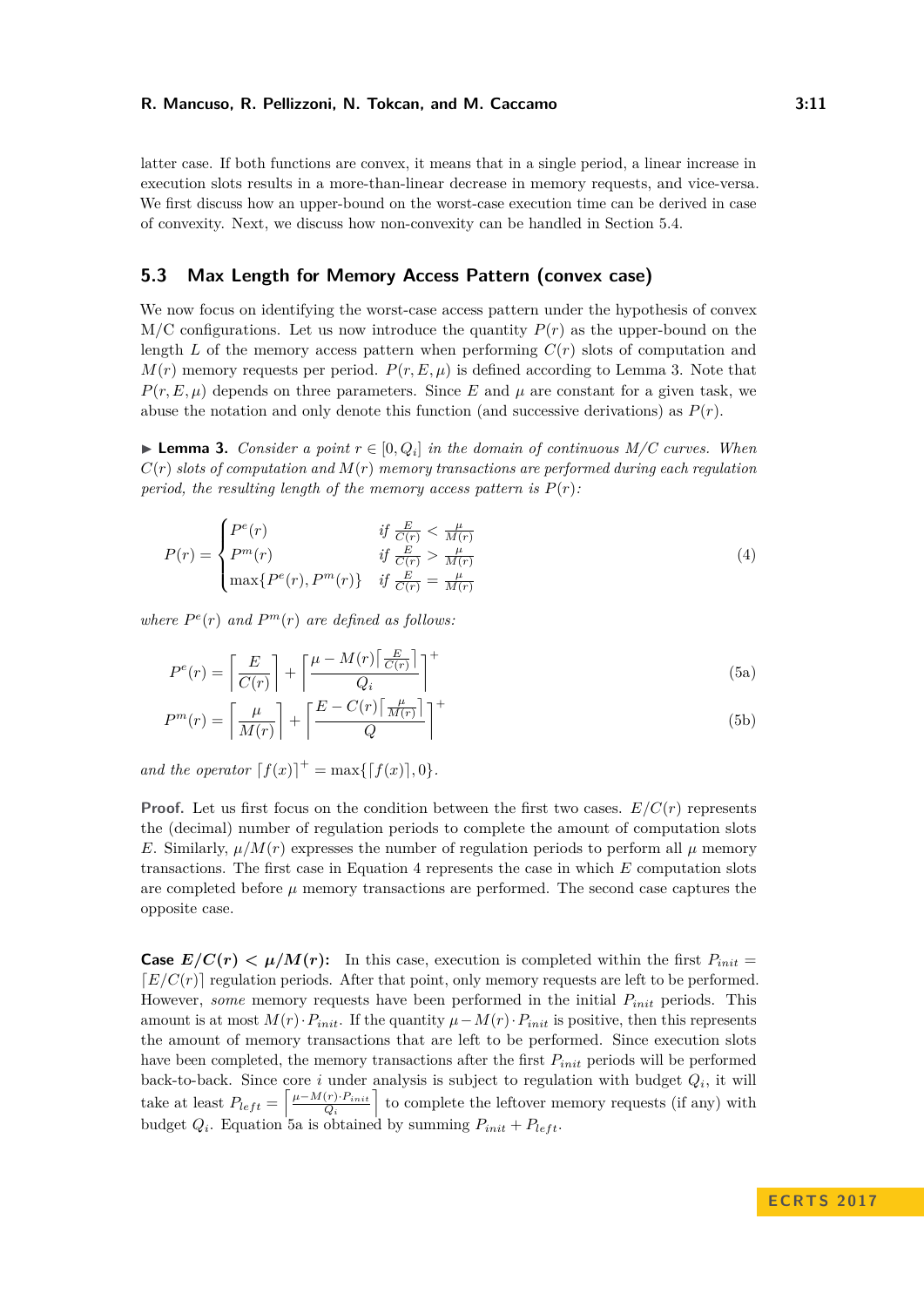

**Figure 3** Trend of  $P(r)$ ,  $\hat{P}(r)$  for a system with  $m = 4$ ,  $Q = \{1, 2, 3, 4\}$ , and a task on core  $i = 4$ with parameters  $E = 200, \mu = 100$ .

**Case**  $E/C(r) > \mu/M(r)$ : This case is analogous to the first case, by swapping the role of memory and computation. In fact, in this case  $P_{init} = [\mu/M(r)]$  is the number of periods to entirely perform  $\mu$  memory requests at a per-period rate of  $M(r)$ . The leftover computation is  $E - C(r) \cdot P_{init}$ , if this quantity is positive. Once memory has been entirely performed, the remaining regulation periods are entirely filled with computation since no regulation is suffered. Hence, *Q* execution slots per period will be performed after *Pinit*. The leftover (if any) computation is completed in  $P_{left} = \left[\frac{E-C(r) \cdot P_{init}}{Q}\right]$ . The sum of  $P_{init} + P_{left}$  provides the length of the memory access pattern in this case and is equivalent to Equation [5b.](#page-10-3)

**Case**  $E/C(r) = \mu/M(r)$ : Finally, in this point, the value of  $P(r)$  is simply the maximum between Equation [5a](#page-10-2) and [5b.](#page-10-3)

To find an upper-bound on  $WCET(Q)$ , we first find the value of r that maximizes  $P(r)$ . Since  $C(r)$  is defined as a piece-wise linear curve, an easy way to reason independently on each segment and find the value of *r* on each segment that maximizes the function. In order to find the maximum value of  $P(r)$ , we reason on each of the individual segments of the  $C(r)$ curve individually. In practice, this can be significantly optimized by considering that the changes of slope in  $C(r)$  is less than or equal to  $i-1$ . Due to space constraints, we do not discuss possible optimization. Consider an arbitrary (integer) value of  $h \in \{0, \ldots, Q_i - 1\}$ . Clearly  $M(r) = r$ . We can also write  $C(r)$  in the domain  $r \in [h, h + 1]$  as:

$$
C(r) = C_h + (C_{h+1} - C_h) \cdot (r - h) = \beta r + \gamma,
$$
\n(6)

where  $\gamma = \alpha - h\beta$ ,  $\alpha = C_h$ , and  $\beta = (C_{h+1} - C_h)$ . Note that  $\alpha, \beta$  and  $\gamma$  are all constant in the considered segment of *C*(*r*). Furthermore, note that  $\gamma \geq 0$  and  $\beta \leq 0$ .

Let us focus on the case where the second term of  $P^e(r)$  and  $P^m(r)$  is non-zero. By expanding Equation [4](#page-10-1) in the considered segment, we can rewrite the two terms of  $P(r)$ ,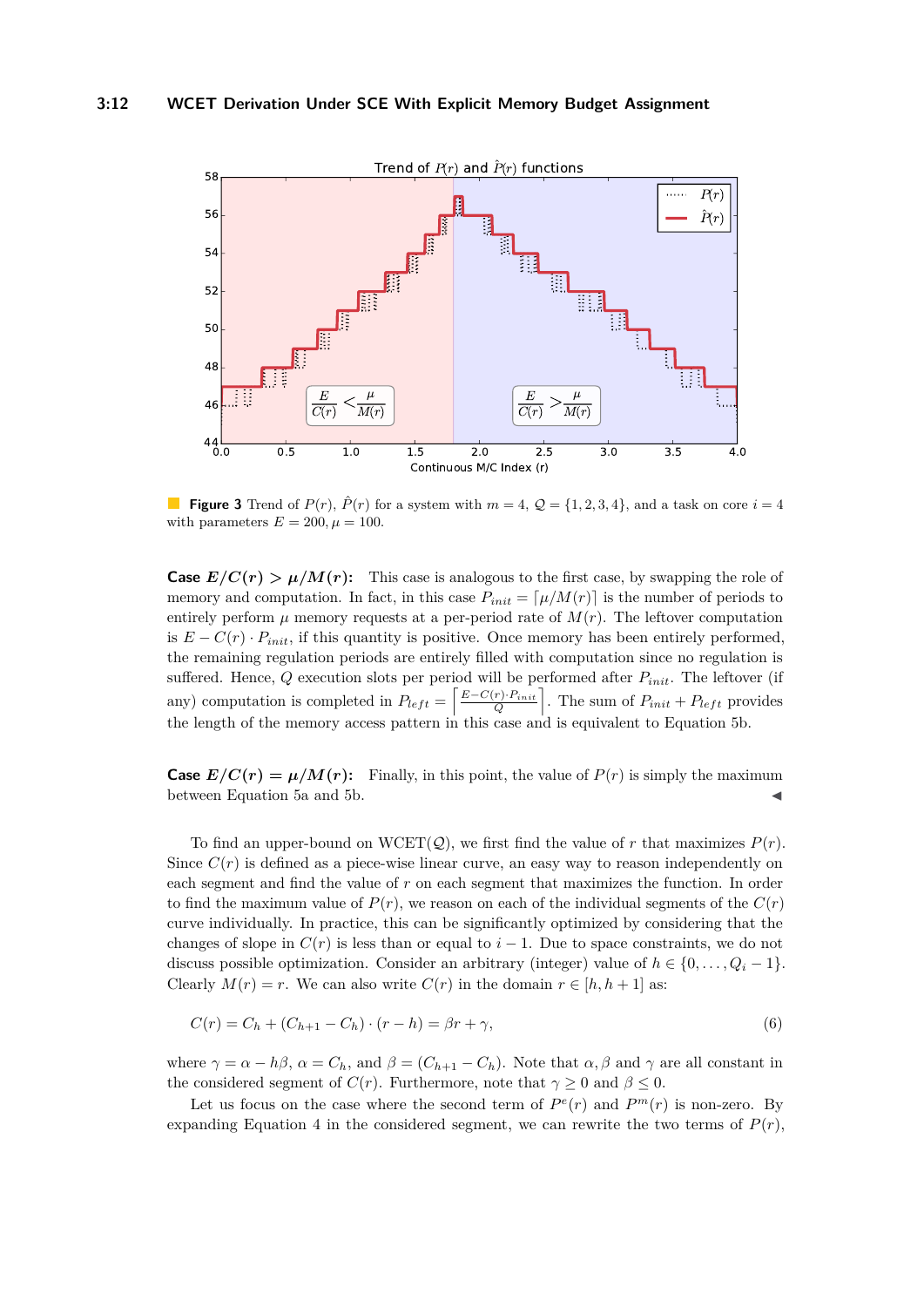i.e.  $P^e(r)$  and  $P^m(r)$ , locally as<sup>[3](#page-12-0)</sup>:

<span id="page-12-4"></span><span id="page-12-3"></span>
$$
P^{e}(r) = \left\lceil \left\lceil \frac{E}{\beta r + \gamma} \right\rceil \left( 1 - \frac{r}{Q_i} \right) + \frac{\mu}{Q_i} \right\rceil
$$
\n
$$
P^{m}(r) = \left\lceil \left\lceil \frac{\mu}{r} \right\rceil \left( 1 - \frac{\beta r + \gamma}{Q} \right) + \frac{E}{Q} \right\rceil
$$
\n(7b)

Furthermore, since it always holds that  $f(x) \leq f(x) + 1$ , it is possible to upper-bound each term in  $P(r)$  and remove the inner ceiling by considering  $\hat{P}^e(r)$  and  $\hat{P}^m(r)$  defined as follows:

<span id="page-12-1"></span>
$$
\hat{P}^e(r) = \begin{cases} \left[ \frac{E}{\beta r + \gamma} \right] & \text{if } \left[ \frac{E}{C(r)} \right] > \frac{\mu}{M(r)}\\ \left[ \left( \frac{E}{\beta r + \gamma} + 1 \right) \left( 1 - \frac{r}{Q_i} \right) + \frac{\mu}{Q_i} \right] & \text{otherwise} \end{cases}
$$
\n(8a)

<span id="page-12-2"></span>
$$
\hat{P}^{m}(r) = \begin{cases}\n\left[\frac{\mu}{r}\right] & \text{if } \left[\frac{\mu}{M(r)}\right] > \frac{E}{C(r)} \\
\left[\left(\frac{\mu}{r} + 1\right)\left(1 - \frac{\beta r + \gamma}{Q}\right) + \frac{E}{Q}\right] & \text{otherwise}\n\end{cases}
$$
\n(8b)

Note that Equation [8a](#page-12-1) (resp., Equation [8b\)](#page-12-2) has two cases. The first case is used when the second term of Equation [5a](#page-10-2) (resp., Equation [5b\)](#page-10-3) is zero; otherwise, the second case is used with the simplification performed in Equation [7a](#page-12-3) (resp., Equation [7b\)](#page-12-4) and following upper-bounding. By using  $\hat{P}^e(r)$  and  $\hat{P}^m(r)$ , we define  $\hat{P}(r) \geq P(r)$  as:

<span id="page-12-5"></span>
$$
\hat{P}(r) = \begin{cases}\n\hat{P}^e(r) & \text{if } \frac{E}{\beta r + \gamma} < \frac{\mu}{r} \\
\hat{P}^m(r) & \text{if } \frac{E}{\beta r + \gamma} > \frac{\mu}{r} \\
\max\{\hat{P}^e(r), \hat{P}^m(r)\} & \text{if } \frac{E}{\beta r + \gamma} = \frac{\mu}{r}\n\end{cases}
$$
\n(9)

Note that  $\hat{P}(r)$  is a function with one variable  $(r)$ . Moreover, the value  $r^*$  that maximizes  $\hat{P}(r)$  can be found by reasoning without the outer ceiling in  $\hat{P}^e(r)$  and  $\hat{P}^m(r)$ . Within each segment, it is possible to find its critical points using the first-derivative test. The first two terms of Equation [9](#page-12-5) are used according to a condition on  $r$  that can be rewritten as:

<span id="page-12-6"></span>
$$
\frac{E}{\beta r + \gamma} < \frac{\mu}{r} \implies r < \frac{\mu \gamma}{E - \mu \beta}.\tag{10}
$$

The value *rsw* where the condition in Equation [10](#page-12-6) changes, represents a first critical point:

$$
r_{sw} = \frac{\mu \gamma}{E - \mu \beta}.\tag{11}
$$

Whenever Equation [10](#page-12-6) is satisfied, the first term of Equation [9](#page-12-5) is considered; otherwise the second term of the equation is used. Let us reason on these two terms of  $\hat{P}(r)$  separately. For the first term, the values of  $r$  that constitute critical points are:

$$
r_{1,1} = -\frac{\sqrt{-E\beta Q_i - E\gamma} + \gamma}{\beta}; \ \ r_{1,2} = \frac{\sqrt{-E\beta Q_i - E\gamma} - \gamma}{\beta}.
$$
\n
$$
\tag{12}
$$

<span id="page-12-0"></span><sup>3</sup> We rely on the property that  $\lfloor x \rfloor + y \rfloor = \lfloor x \rfloor + \lfloor y \rfloor$ , with  $x, y \ge 0$ .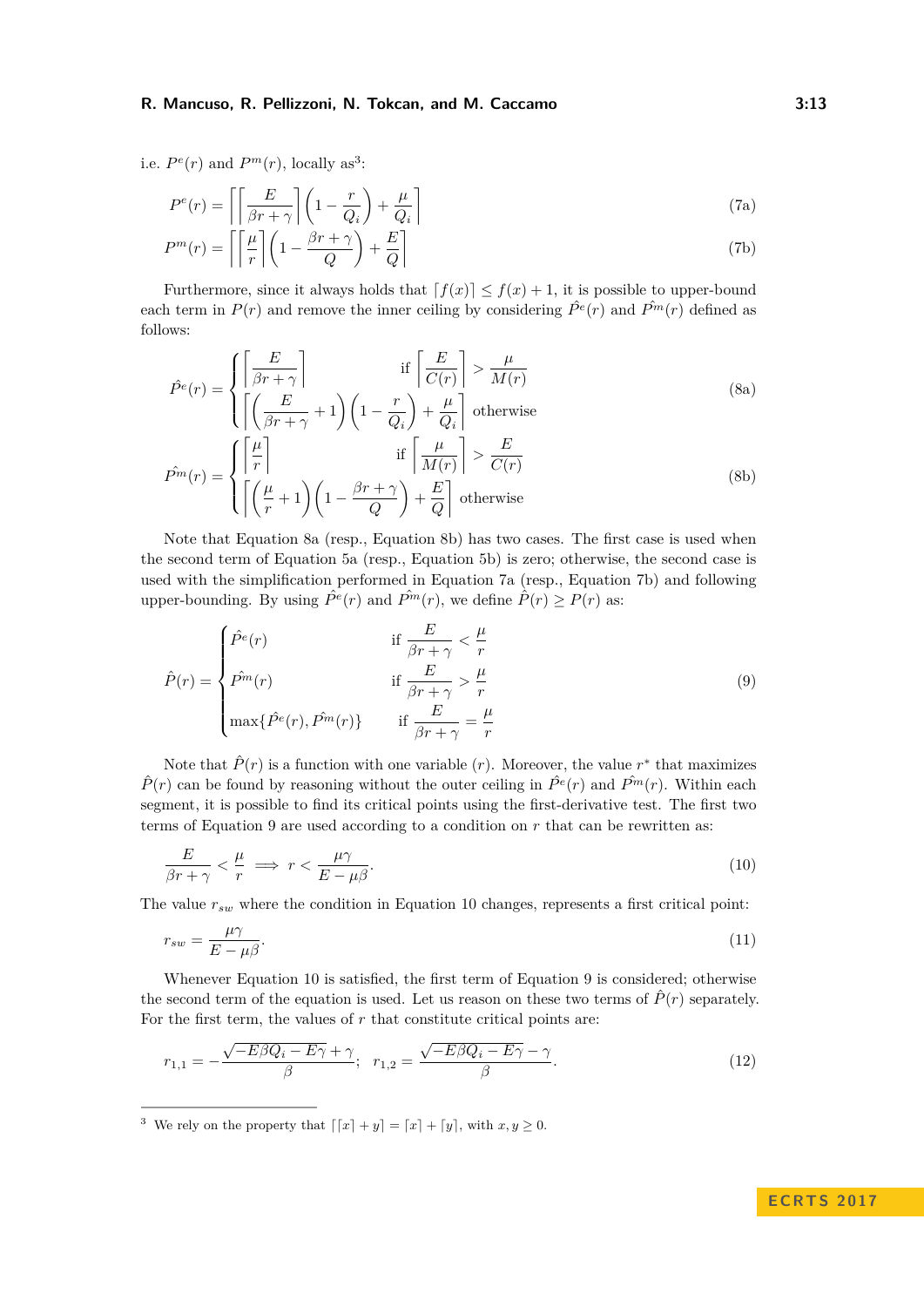### **3:14 WCET Derivation Under SCE With Explicit Memory Budget Assignment**

Note that  $r_{1,1}$  and  $r_{1,2}$  are real numbers only when  $E\gamma \le -E\beta Q_i$ . The functions  $\hat{P}^e(r)$ and  $\hat{P}^m(r)$  have a point where the derivative may not exist in  $r_2$  and  $r_3$ , respectively:

$$
r_2 = -\frac{\gamma}{\beta}; \quad r_3 = \sqrt{\frac{\mu(Q-\gamma)}{\beta}},\tag{13}
$$

under the condition that  $\gamma \geq Q$ . Finally, the function has a point where the derivative may not exist in  $r_4 = 0$ .

Recall that  $\hat{P}(r)$  is defined over the closed interval  $[h, h + 1]$ , and it has a different expression as the selected segment  $h \in \{0, \ldots, Q_i - 1\}$  changes. The boundaries of the interval constitute additional test-points for the maximum. It follows that, for a given segment *h*, the maximum  $L_h^*$  of  $P(r)$  can be found as:

$$
L_h^* = \max_{r \in \{h, h+1, r_{sw}, r_{1,1}, r_{1,2}, r_2, r_3, r_4\}} \{\hat{P}(r)\}.
$$
\n(14)

Clearly, the points  $r_{1,1}$ ,  $r_{1,2}$  and  $r_2$  do not need to be evaluated if they do not satisfy Equation [10,](#page-12-6) or they lie outside the interval  $(h, h + 1)$ ; similarly,  $r_3$  and  $r_4$  do not need to be tested if they satisfy Equation [10,](#page-12-6) or they lie outside the range  $(h, h + 1)$ . Moreover,  $r_{1,1}$ ,  $r_{1,2}$  and/or  $r_3$  need to be removed from the set of test-points if they are not real numbers. Conversely,  $r_{sw}$  is always evaluated. Finally, an upper-bound on the global maximum  $L^*$  of  $P(r)$  can be found as follows:

<span id="page-13-1"></span>
$$
L^* = \max_{h \in \{0, \dots, Q_i - 1\}} \{L_h^*\}.
$$
\n(15)

Equation [15](#page-13-1) not only provides an upper-bound on the length of the worst-case memory access pattern in the continuous case; but also the rate  $r^*$  such that the worst-case memory access pattern can be constructed by a sequence of identical  $L^*$  regulation periods, during which  $C(r^*)$  (resp.,  $M(r^*)$ ) units of computation (resp., memory requests) are performed. Theorem [4](#page-13-0) allows us to use the obtained result in case of memory access patterns where each regulation period consumes resources according to discrete M/C configurations.

<span id="page-13-0"></span>I **Theorem 4.** *Consider a task τ that performs E units of computation and µ memory transactions.* Consider the maximum length  $L_d^*$  of any memory access pattern of  $\tau$  constructed *using discrete and convex M/C configurations. An upper bound on*  $L_d^*$  *is given by the maximum length*  $L_c^*$  *of a pattern computed using*  $P(r)$  *(see Equation [\(4\)](#page-10-1))* for a task  $\tau'$  that performs  $E + Q$  *units of computation and*  $\mu + Q_i$  *memory transactions, with continuous and convex M/C configuration.*

**Proof.** The theorem follows from the fact that  $C(r)$  and  $M(r)$  are convex curves. Let us assume that the longest memory access pattern for *τ* constructed using a sequence of discrete  $M/C$  configurations has length  $L_d^*$ . Consider the structure of a task that performs  $E$  units of computation and  $\mu$  memory transactions. It is a sequence of  $L_d^*$  regulation periods. Let us use  $a_h$  (non-negative integers) to count how many times the element  $\langle C_h, M_h \rangle \in Z_i$  appears in the sequence. We have this relation:

$$
E \le E_{tot} = a_0 C_0 + \dots + a_{Q_i} C_{Q_i} \le E + Q \tag{16a}
$$

$$
\mu \le M_{tot} = a_0 M_0 + \ldots + a_{Q_i} M_{Q_i} \le \mu + Q_i \tag{16b}
$$

where  $a_0 \ldots a_{Q_i}$  are integer coefficients that represent how many times a certain (discrete) M/C configuration appears in the pattern. Recall that, by Definition [1,](#page-8-0) any M/C configuration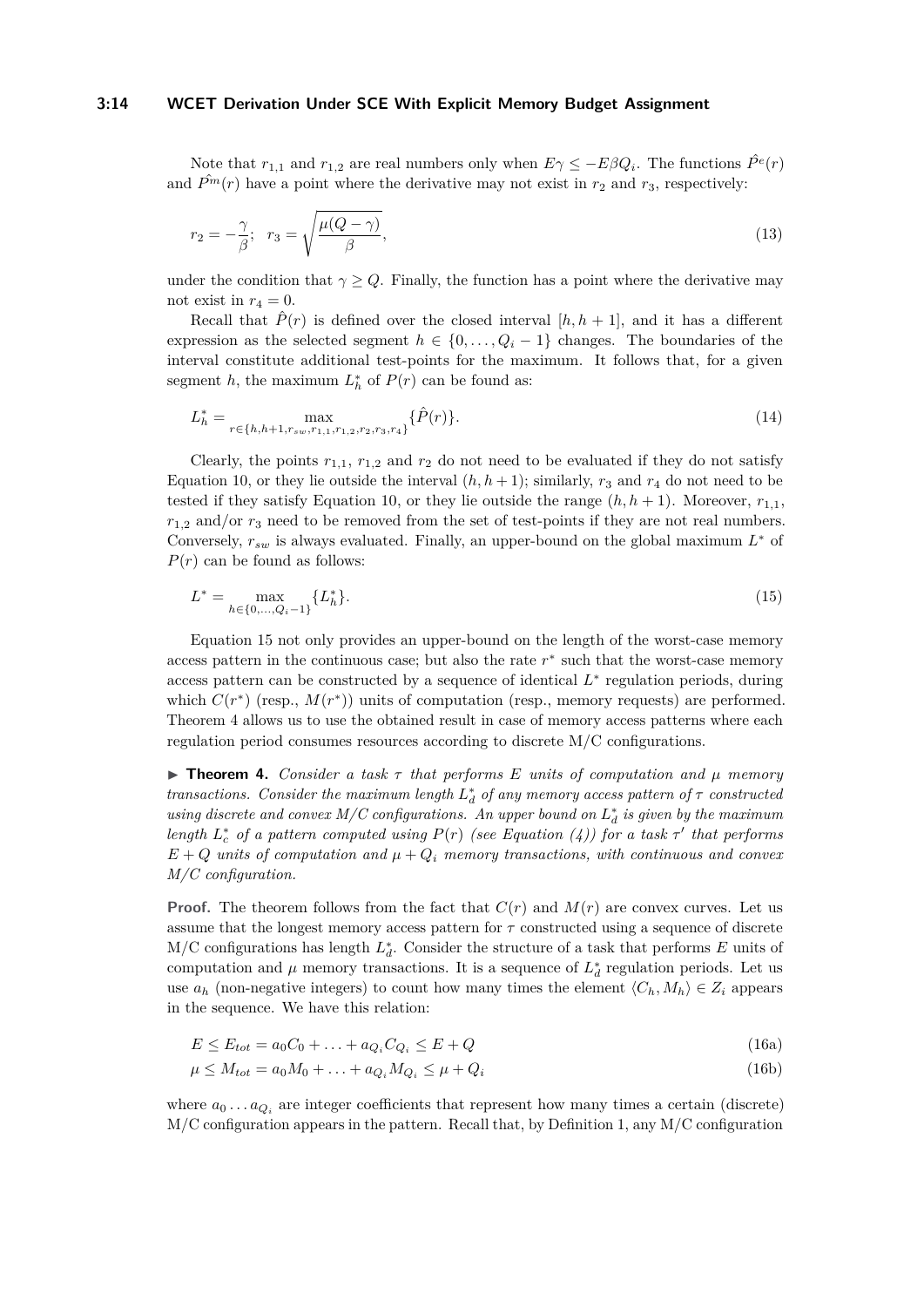can be considered in the last regulation period, as long as the leftovers in computation and memory are both equal or smaller than the considered last-period configuration. This choice does not violate the conditions  $E_{tot} \leq E + Q$  and  $M_{tot} \leq \mu + Q_i$ . It follows that:

$$
\sum_{i=0}^{Q_i} a_i = L_d^*.
$$
\n(17)

Consider a transformation that translates the non-repeating pattern composed by a sequence of discrete  $M/C$  configurations into a repeating pattern with continuous  $M/C$  configurations. In the transformed pattern, in each period we perform  $C(r_c)$  and  $M(r_c)$  units of computation and memory respectively, where  $r_c$  is selected as follows:

$$
r_c = \frac{\sum_{i=0}^{Q_i} a_i \cdot i}{L_d^*}.
$$
\n(18)

Consider the amount of computation performed in each period:

$$
C\left(\frac{\sum_{i=0}^{Q_i} a_i \cdot i}{L_d^*}\right) = C\left(\sum_{i=0}^{Q_i} \frac{a_i \cdot i}{\sum_{i=0}^{Q_i} a_i}\right). \tag{19}
$$

Recall that the definition of a convex function  $f(x)$  imposes that:

$$
\lambda_i \in \mathbb{N} \text{ s.t. } \sum_i \lambda_i = 1 \implies f\left(\sum_i \lambda_i x_i\right) \le \sum_i \lambda_i f(x_i). \tag{20}
$$

Further, note that:

 $\alpha$ 

$$
\sum_{i=0}^{Q_i} \frac{a_i}{\sum_{i=0}^{Q_i} a_i} = \frac{a_0}{a_0 + \ldots + a_{Q_i}} + \ldots + \frac{a_{Q_i}}{a_0 + \ldots + a_{Q_i}} = 1.
$$
\n(21)

Since  $C(r)$  is convex, it holds that:

$$
C\left(\sum_{i=0}^{Q_i} \frac{a_i \cdot i}{\sum_{i=0}^{Q_i} a_i}\right) \le \sum_{i=0}^{Q_i} \frac{a_i \cdot C(i)}{\sum_{i=0}^{Q_i} a_i} \implies C(r_c) \le \frac{E_{tot}}{L_d^*}.
$$
\n
$$
(22)
$$

From this result, it follows that:

<span id="page-14-2"></span>
$$
L_d^* \le \frac{E_{tot}}{C(r_c)} \le \frac{E+Q}{C(r_c)},\tag{23}
$$

and, by repeating the convexity considerations, that:

$$
L_d^* \le \frac{M_{tot}}{M(r_c)} \le \frac{\mu + Q_i}{M(r_c)}.\tag{24}
$$

Recall that  $\hat{P}(r)$  is actually defined with three parameters:  $\hat{P}(r, E, \mu)$ , and that  $\hat{P}(r, E, \mu)$ can only increase when both the values of  $E$  and  $\mu$  are increased. Take  $r^*$  as the value that maximizes  $\hat{P}(r^*, E + Q, \mu + Q_i)$ , it must hold that:

$$
L_c^* = \hat{P}(r^*, E + Q, \mu + Q_i) \ge \hat{P}(r_c, E + Q, \mu + Q_i)
$$
\n(25)

Moreover, it follows directly from from Equations [5a](#page-10-2) and [5b](#page-10-3) that:

$$
\hat{P}(r_c, E + Q, \mu + Q_i) \ge \frac{E + Q}{C(r_c)} \quad \text{if } \frac{E + Q}{C(r_c)} < \frac{\mu + Q_i}{M(r_c)}\tag{26a}
$$

$$
\hat{P}(r_c, E + Q, \mu + Q_i) \ge \frac{\mu + Q_i}{M(r_c)} \text{ if } \frac{E + Q}{C(r_c)} > \frac{\mu + Q_i}{M(r_c)} \tag{26b}
$$

<span id="page-14-1"></span><span id="page-14-0"></span>**E C R T S 2 0 1 7**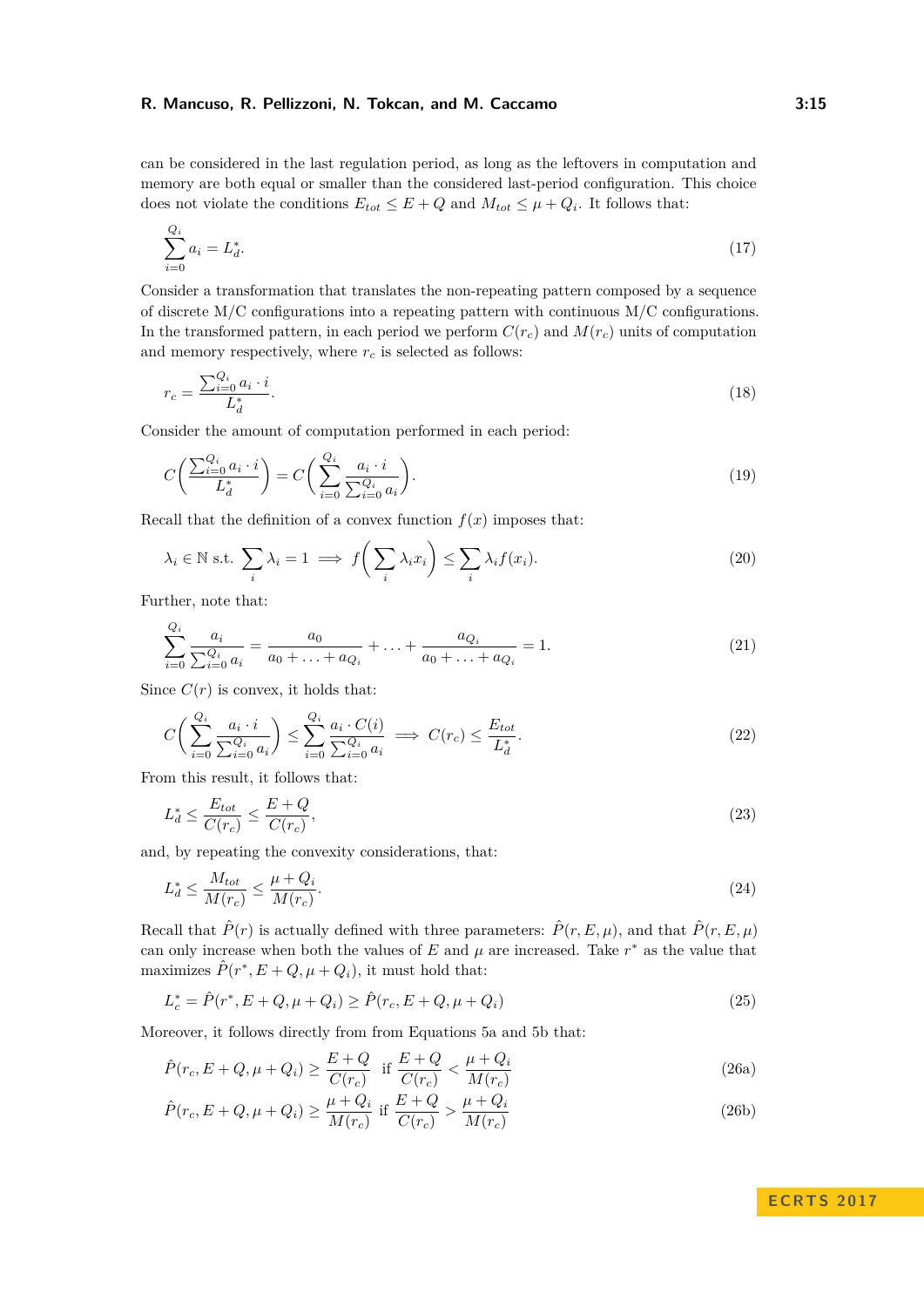### **3:16 WCET Derivation Under SCE With Explicit Memory Budget Assignment**

In case of equality  $(E+Q)/C(r_c) = (\mu+Q_i)/M(r_c)$ , Equations [26a](#page-14-0) and [26](#page-14-1) are both satisfied. Due to what expressed in Equations [23](#page-14-2)[-26,](#page-14-1) it follows that  $L_c^* \geq L_d^*$ , which proves  $\blacksquare$  the theorem.

The following corollary can be used to formalize the calculation of  $WCEPT(Q)$  based on Theorem [4.](#page-13-0)

<span id="page-15-2"></span>I **Corollary 5.** *Consider a task τ that performs E slots of computations and µ memory transactions on core i. Then, an upper-bound on WCET(*Q*) can be computed as:*

$$
WCET(Q) = P \cdot \hat{P}(r^*, E + Q, \mu + Q_i),\tag{27}
$$

*i.e.*, by finding the value  $r^*$  that maximizes  $\hat{P}(r, E + Q, \mu + Q_i)$ .

**Proof.** The proof simply follows from Theorem [4.](#page-13-0) Note that  $WCET(Q)$  is expressed in time by multiplying the maximum number of regulation periods  $\hat{P}(r^*, E + Q, \mu + Q_i)$  by the length of each period P.

# <span id="page-15-1"></span>**5.4 Max Length for Memory Access Pattern (non-convex case)**

Whenever the core under analysis is not one of the cores with the highest memory budget assignment, i.e. when  $Q_i \neq \max\{Q\}$ , the curve  $C(r)$  may not be convex, but it will be convex until the  $(Q_i - 1)$ -th component in  $Z_i$ .

In order to upper-bound the  $WCEPT(Q)$  in this case, we use the following observation. Suppose that the length of the worst-case (longest) memory access pattern is *L* ∗ . In this pattern,  $L^* - k$  are periods without regulation, where, in each period, computation and memory is consumed according to an element in  $Z_i \setminus \langle 0, Q_i \rangle$ . The remaining *k* periods are regulation-only periods, where 0 computation slots are performed and *Q<sup>i</sup>* memory transactions are performed, with *k* varying between 0 and  $\left\lfloor \frac{\mu}{Q_i} \right\rfloor$ .

Following this observation, an upper-bound on  $WCET(Q)$  can be calculated as:

$$
\max_{k \in [0, \lfloor \frac{\mu}{Q_i} \rfloor]} \{\hat{P}(r_k^*, E + Q, \mu + Q_i - k \cdot Q_i) + k\} = \max_{k \in [0, \lfloor \frac{\mu}{Q_i} \rfloor]} \{\hat{P}(r_k^*, E + Q, \mu + Q_i(1 - k)) + k\}, (28)
$$

where  $r_k^*$  is the value of the variable  $r$  that maximizes  $\hat{P}(r)$  when the amount of computation slots and memory requests to perform is set to  $E + Q$  and  $\mu + Q_i(1 - k)$ , respectively.

# <span id="page-15-0"></span>**6 Schedulability Analysis**

Once an upper-bound on  $WCET(Q)$  is derived according to what described in Section [5,](#page-6-0) it is possible to compute the schedulability of a task-set under fixed-priority scheduling and SCE resource partitioning. First, let us make explicit the parameters with which  $WCET(Q)$ is invoked, and use the notation  $WCEPT(Q, C, \mu)$  to indicate an upper bound on the time to perform  $C$  execution time units and  $\mu$  memory transactions under the budget assignment Q. For the purpose of the analysis, we consider a set of implicit-deadline tasks  $\tau_1, \ldots, \tau_n$ , where each task  $\tau_k$  is characterized by a period  $T_k$ , a WCET in isolation  $C_k$ , and a maximum number of residual last-level cache misses after lockdown  $\mu_k$ . We assume that the scheduling policy is based on tasks' fixed priority assignment (e.g. Rate Monotonic) upon a partitioned multi-core system; this is a common practice used in industrial applications. Next, we consider a level-*k* busy interval.

We consider two cases: (i) all the tasks' releases and deadlines are aligned with system's tick (*inbound case*); and (ii) tasks' releases and deadlines may not be aligned with system's tick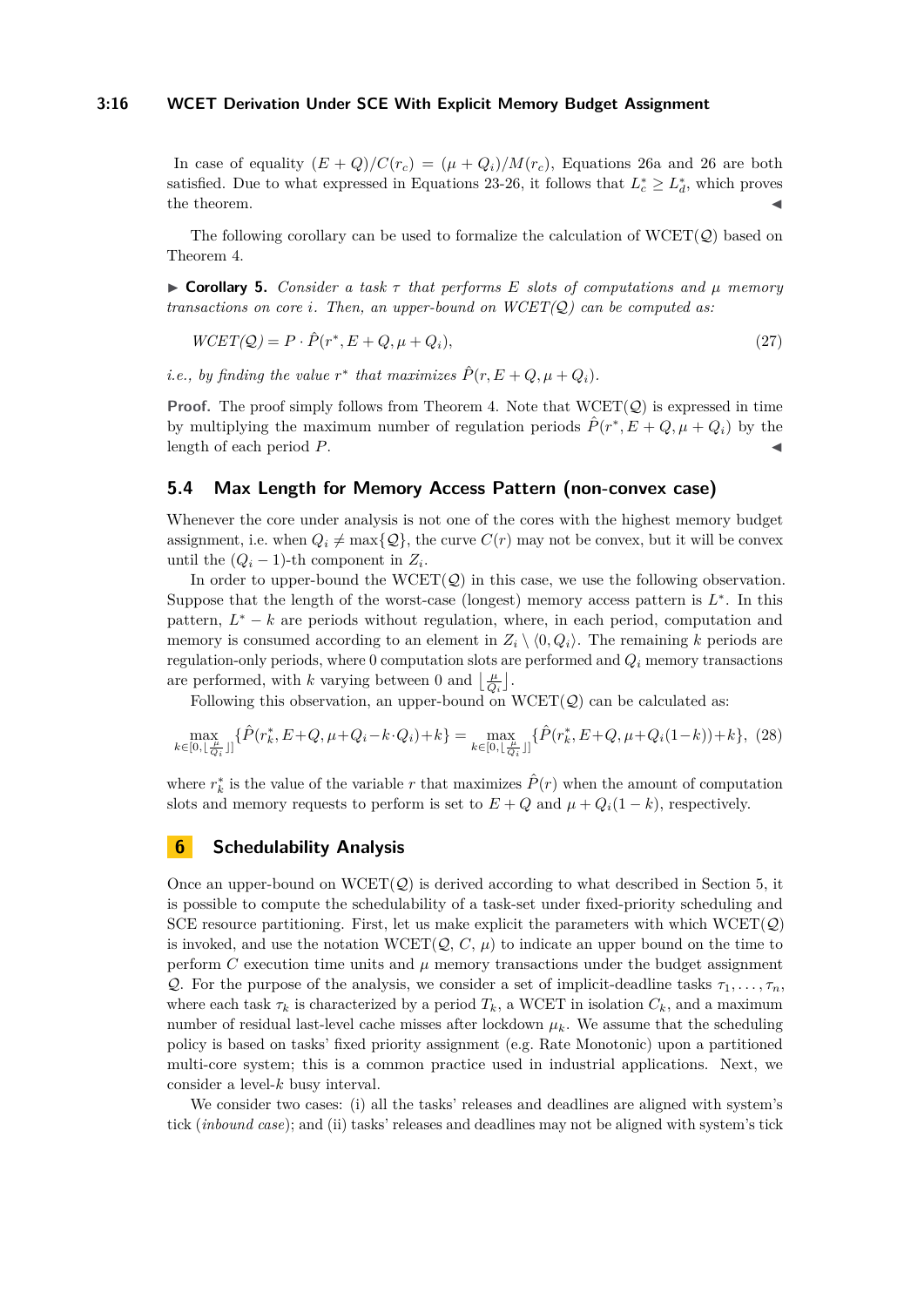(*outbound case*). In general, since MemGuard regulation period is synchronized with system's tick, it is a good design practice to have inbound tasks. This has two main benefits: first, a tasks is never released when the MemGuard budget has been exhausted by a previously running task; second, it is possible to derive the response time of tasks by individually considering their WCET = WCET( $\mathcal{Q}, C_k, \mu_k$ ). This is because tasks are never preempted in the middle of a regulation period.

### **6.1 Analysis of Inbound Tasks**

In order to check the schedulability of inbound tasks, it is enough to reuse typical responsetime analysis. Specifically, for a task under analysis  $\tau_k$ , it is possible to derive its response-time by finding the first *h* such that  $R_k^{(h+1)} = R_k^{(h)}$  $R_k^{(h)}$  or such that  $R_k^{(h)} > T_k$ , given that:

$$
R_k^{(0)} = \text{WCET}(\mathcal{Q}, C_k, \mu_k) \tag{29a}
$$

$$
R_k^{(h+1)} = \text{WCET}(\mathcal{Q}, C_k, \mu_k) + \sum_{\tau_j \in hp(\tau_k)} \left[ \frac{R_k^{(h)}}{T_j} \right] \cdot \text{WCET}(\mathcal{Q}, C_k, \mu_k),\tag{29b}
$$

where  $hp(\tau_k)$  represents the set of tasks with priority higher than the task under analysis  $\tau_k$ . Intuitively, if there exist a *h* such that  $R_k^{(h+1)} = R_k^{(h)}$  $R_k^{(h)}$  and  $R_k^{(h)} \leq T_k$ , the considered task is schedulable and it is non-schedulable otherwise.

# **6.2 Analysis of Outbound Tasks**

The analysis of outbound tasks is slightly more complicated because tasks can not only be activated in the middle of a regulation period, but also preempted within a regulation period. This, in turn, makes the behavior of a task dependent upon other tasks' memory access patterns. For this reason, instead of reasoning on tasks as separate entities, it is easier to consider the overall worst-case memory access pattern of a level-*k* busy interval as a whole. When we consider a set of outbound tasks, we can effectively merge the execution (and memory accesses) of an instance of the task under analysis with all the interfering instances of higher priority tasks. In this case,  $R_k^{(0)}$  $R_k^{(0)}$  and  $R_k^{(h+1)}$  $k_k^{(n+1)}$  can be calculated as follows:

$$
R_k^{(0)} = \text{WCEPT}(\mathcal{Q}, C_k, \mu_k) + B_i.
$$
\n(30a)

$$
R_k^{(h+1)} = \text{WCET}(\mathcal{Q}, C_{hep(\tau_k)}, \mu_{hep(\tau_k)}) + B_i,
$$
\n(30b)

where  $hep(\tau_k)$  denotes the set of tasks with priority greater than or equal to task  $\tau_k$ . The operators  $C_{hep(\tau_k)}$  and  $\mu_{hep(\tau_k)}$  are defined as follows:

$$
C_{hep(\tau_k)} = \sum_{\tau_j \in hep(\tau_k)} \left[ \frac{R_k^{(h)}}{T_j} \right] \cdot C_j,
$$
\n(31a)

$$
\mu_{hep(\tau_k)} = \sum_{\tau_j \in hep(\tau_k)} \left[ \frac{R_k^{(h)}}{T_j} \right] \cdot \mu_j.
$$
\n(31b)

Finally, the term  $B_i$  is a blocking term that represents the maximum amount of time that a task must wait if it is activated immediately after the MemGuard budget has been exhausted by a previously running task. Since core *i* is stalled once it has consumed its allocated budget  $Q_i$ . The term  $B_i$  can be calculated as:  $B_i = P - Q_i \cdot L_{min}$ .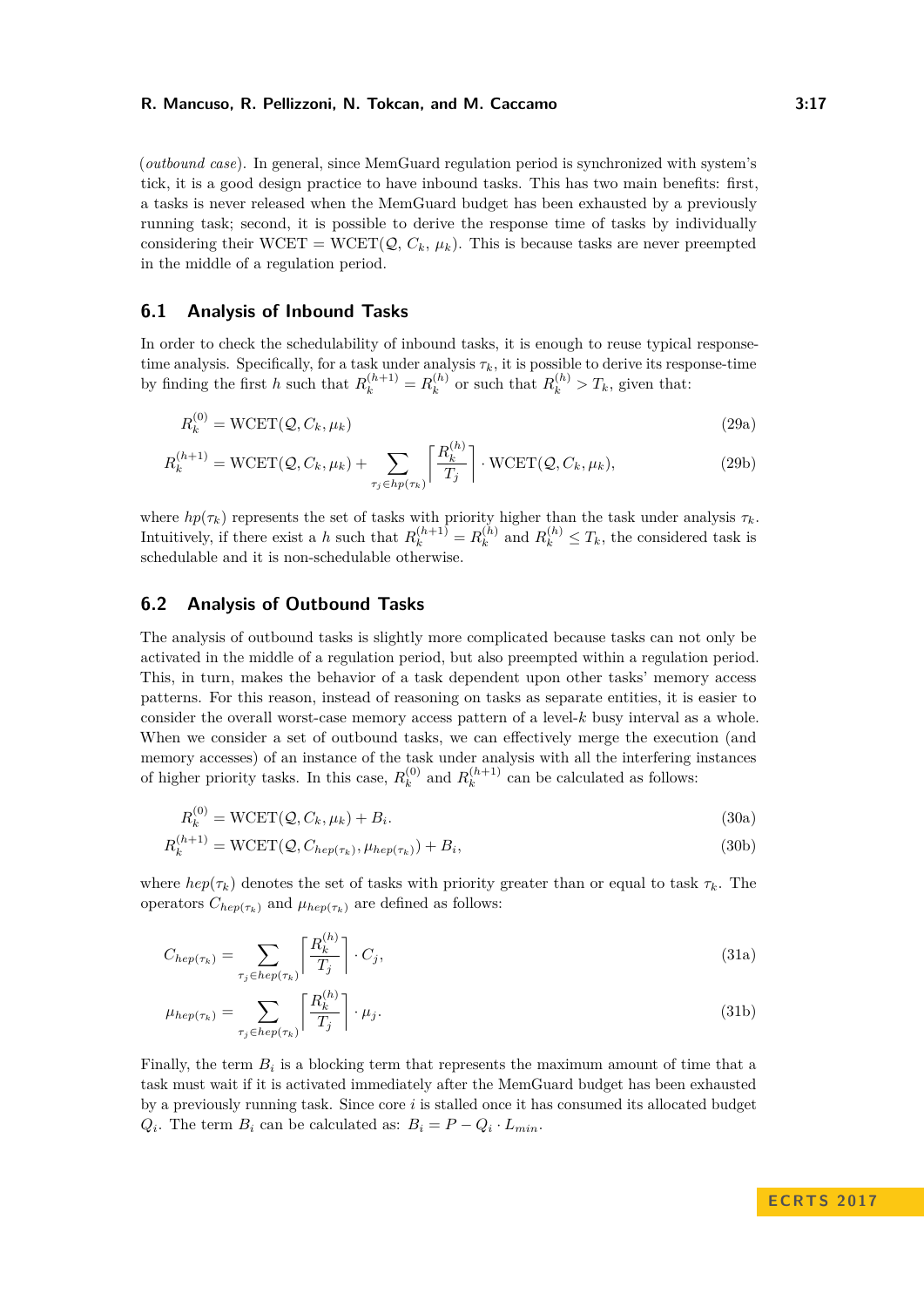# <span id="page-17-0"></span>**7 Evaluation**

In this section, we evaluate the pessimism of the derived  $WCEPT(Q)$  bound compared to the exact worst-case memory access pattern found in the discrete case. We also compare the quality of the derived bound with respect to the analysis in [\[37\]](#page-22-1).

### **7.1 Budget generation**

A key component of our evaluation is the distribution of budgets to cores. The proposed analysis, in fact, exploits the full knowledge about the assigned budgets to account for regulation of interfering cores. In fact, if even budgets are assigned to all the cores, no benefits are observed compared to the method proposed in [\[21\]](#page-21-0) and [\[37\]](#page-22-1). Thus, we introduce a metric of variance of the budget assignment, namely *δ*. Consider a total budget *Q*. The distribution of *Q* to cores follows a linear trend where  $\delta$  is the slope of the increase. The total budget assigned to all the cores, however, is always less than or equal to *Q*. For instance, consider a system with  $m = 8$  cores and a value of  $Q = 100$ . When  $\delta = 0$ , the assignment  $Q_{\delta=0} = \{12, 12, 12, 12, 13, 13, 13, 13\}$ . Conversely, for  $\delta = 0.035$  we have  $Q_{\delta=0.035} = \{1, 4, 8, 11, 14, 17, 21, 24\}.$ 

### **7.2 Analysis of Pessimism**

To compare the discussed bound with the theoretical optimum, we have implemented a back-tracking algorithm that uses a brute-force approach to explore all the possible memory access patterns and to find the maximum. Clearly, the algorithm has a large complexity and its runtime explodes quickly with realistic system parameters. For this reason, we compare the proposed analysis and the exact (brute-force) algorithm on system instances with small parameters. We consider a system with  $m = 8$  cores, with  $L_{max} = 0.1$  ms,  $P = 10$  ms, such that  $Q = 100$ . We inspect the system with  $\delta \in [0, 0.035]$ , with randomly-distributed values of  $E \in [1, 110]$  and  $\mu \in [1, 110]$ . Each sample consists of 100 different task parameters. Each of the 100 randomly generated tasks is evaluated on all the 8 cores.

Figure [4](#page-18-0) depicts the relative overestimation compared to the exact case in the considered *δ* range. Given a core and a value of *δ*, the figure reports the average of the overestimation percentage between the exact derivation and the proposed analysis. To increase the readability of the plot, we omit cores 3,4 and 6 that exhibit intermediate trends. Three characteristics can be noted. First, for low values of  $\delta$ , tasks behave similarly on all the cores, since budget is evenly distributed. Second, the overestimation is high, starting at 80% on the left of the figure. This, however, is an artificial effect because the randomly generated tasks span across few regulation periods. Unfortunately, performing an evaluation of the brute-force algorithm on larger task parameters becomes computationally unfeasible. Third, as we move toward the right of the figure, there is a sharp drop in overestimation for the low-budget cores. This is because, as less budget is assigned, the length of the task increases; hence the overestimation, which remains constant, has a proportionally smaller weight on the task length.

To validate the last claim, i.e. that the overestimation added by our analysis is roughly constant compared to the exact case, consider Figure [5.](#page-19-1) In this figure, we use the same tasks generated to plot Figure [4.](#page-18-0) For each core, the bar at 0 reports the number of tasks with the exact same length in both the brute-force algorithm and our analysis; the bar at 1 counts the number of tasks that are longer by 1 regulation period compared to the exact case; and so on. It can be noted that in all the cases, the overestimation does not exceed 5 regulation periods. Moreover, especially, when the cores with intermediate budgets are considered, tasks are mostly overestimated only by 3 regulation periods.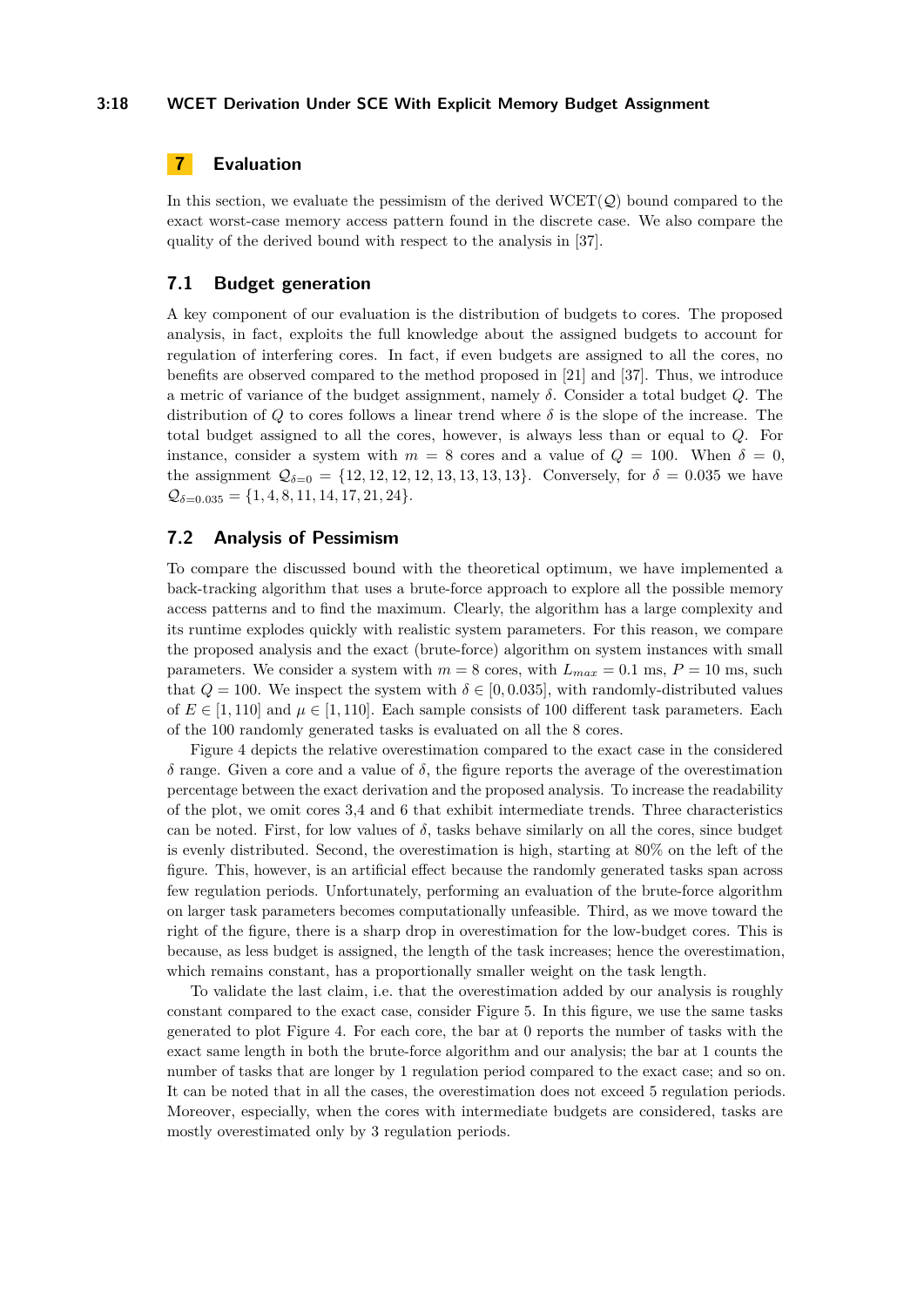<span id="page-18-0"></span>

**Figure 4** Relative (%) overestimation compared to exact (brute-force) derivation on cores 1, 2, 7 and 8 as a function of *δ*. Higher y-values correspond to larger overestimation.

# **7.3 Performance Comparison**

In order to understand the benefit of explicitly considering the bandwidth regulation on all the cores, we compare the proposed approach against the analysis in [\[37\]](#page-22-1). Both ours and the analysis in [\[37\]](#page-22-1) share many fundamental assumptions about the system model. The main difference is that the analysis proposed in this work explicitly considers the budget assignment  $Q$  to all the cores. Without this extra piece of information, the analysis in [\[37\]](#page-22-1) is necessarily more pessimistic, as the worst-case corresponds to the case where the remaining budget is evenly distributed among the remaining cores.

The goal of this experiment is to quantify the gain in terms of WCET derivation. Since the complexity of our analysis is pseudo-polynomial with respect to budgets and task parameters, in this experiment we use system and task parameters that are reflective of a realistic use-case. These parameters are aligned with the evaluation conducted in [\[21\]](#page-21-0). We consider  $m = 8$ ,  $L_{max} = 4.96 \times 10^{-8}$  s,  $P = 1$  ms, such that  $Q = 20161$ . We inspect the system with  $\delta \in [1, 7]$ , with randomly-distributed values of  $E \in [1, 300000]$  and  $\mu \in [1, 200000]$ . Once again, each sample consists of 100 different task parameters. Each of the 100 randomly generated tasks is evaluated on all the 8 cores.

The results for this experiment are reported in Figure [6.](#page-19-2) Three main aspects are relevant to mention. First, for highly differentiated budget assignments (larger values of  $\delta$ ), the proposed algorithm outperforms the analysis in [\[37\]](#page-22-1), with a reduction of about 30% (left – average), and up to 60% (right – max) in the overestimation of the task's WCET. Second, for lower values of  $\delta$ , the two algorithms behave almost identically. Third, a slight performance degradation (around  $1\%$ ) can be observed for high values of  $\delta$  and low-budget cores. This arises from the fact that in order to upper-bound the WCET, an additional  $Q$  and  $Q_i$  units of computation and memory, respectively, are added to the task (see Corollary [5\)](#page-15-2). We also believe that different budget assignment schemes, e.g. with exponential increase as opposed to linear, may significantly affect the analysis performances.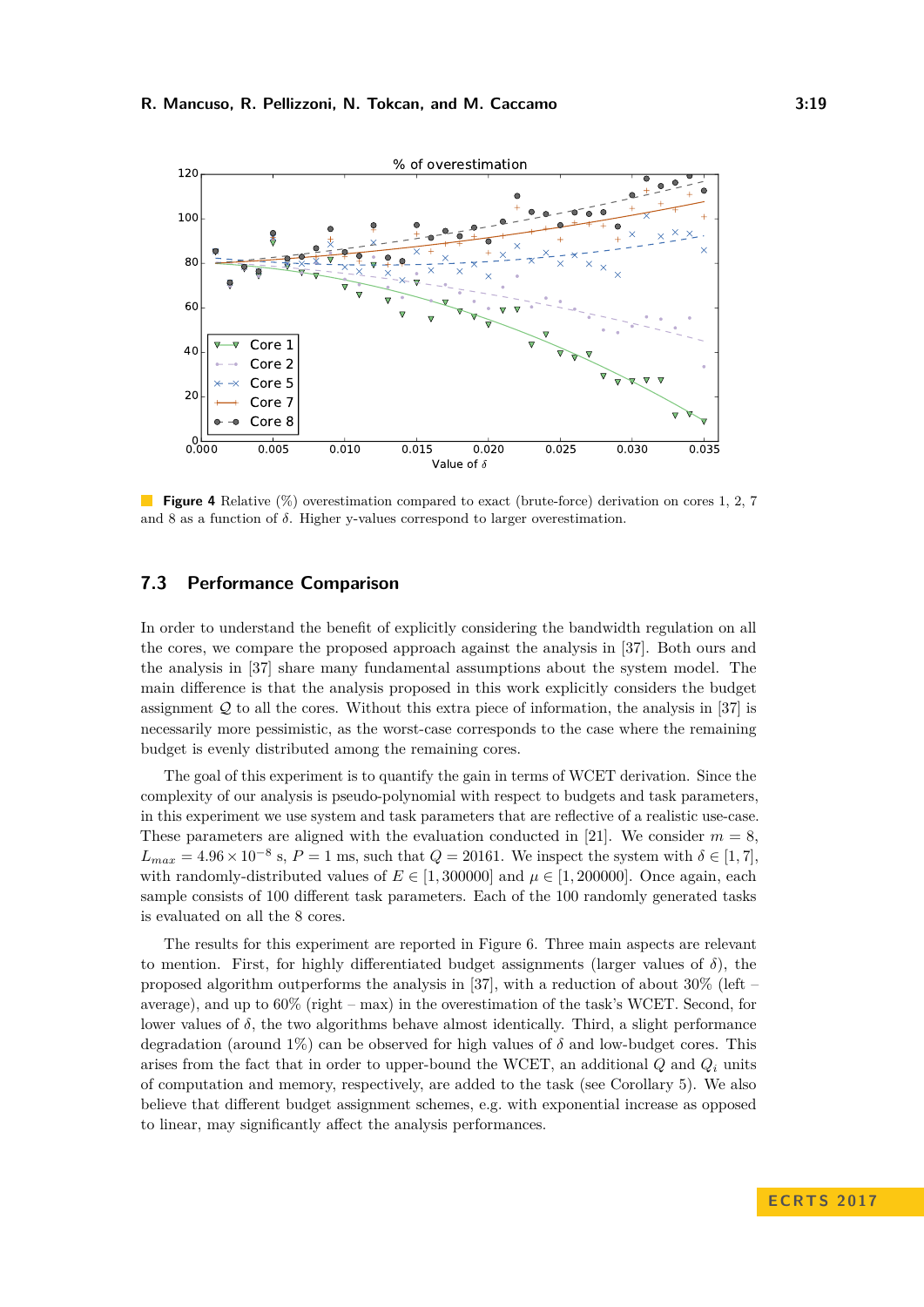<span id="page-19-1"></span>

 $\mathcal{L}^{\mathcal{A}}$ **Figure 5** Absolute overestimation, in terms of additional regulation periods, compared to exact (brute-force) derivation on cores 1 to 8.

<span id="page-19-2"></span>

**Figure 6** Percentage of WCET improvement over analysis proposed in [\[37\]](#page-22-1) as a function of *δ* on cores 1 to 8. Higher y-values means better improvements.

# <span id="page-19-0"></span>**8 Conclusion and Future Work**

In this work, we discussed an improved analysis strategy to derive the WCET of a task under memory bandwidth by exploiting exact knowledge of budget-to-core assignments. In this way, we show that it is possible to derive a more accurate WCET estimation, with performance gains that go from 30% in average up to 60%, compared to the state of the art.

As a future work, we plan to validate our analysis on a commercial multi-core platform, and to study how different budget assignment strategies affect the performance of the WCET estimation. Additionally, we plan to extend this work with more in-depth considerations about algorithmic complexity as well as possible optimizations.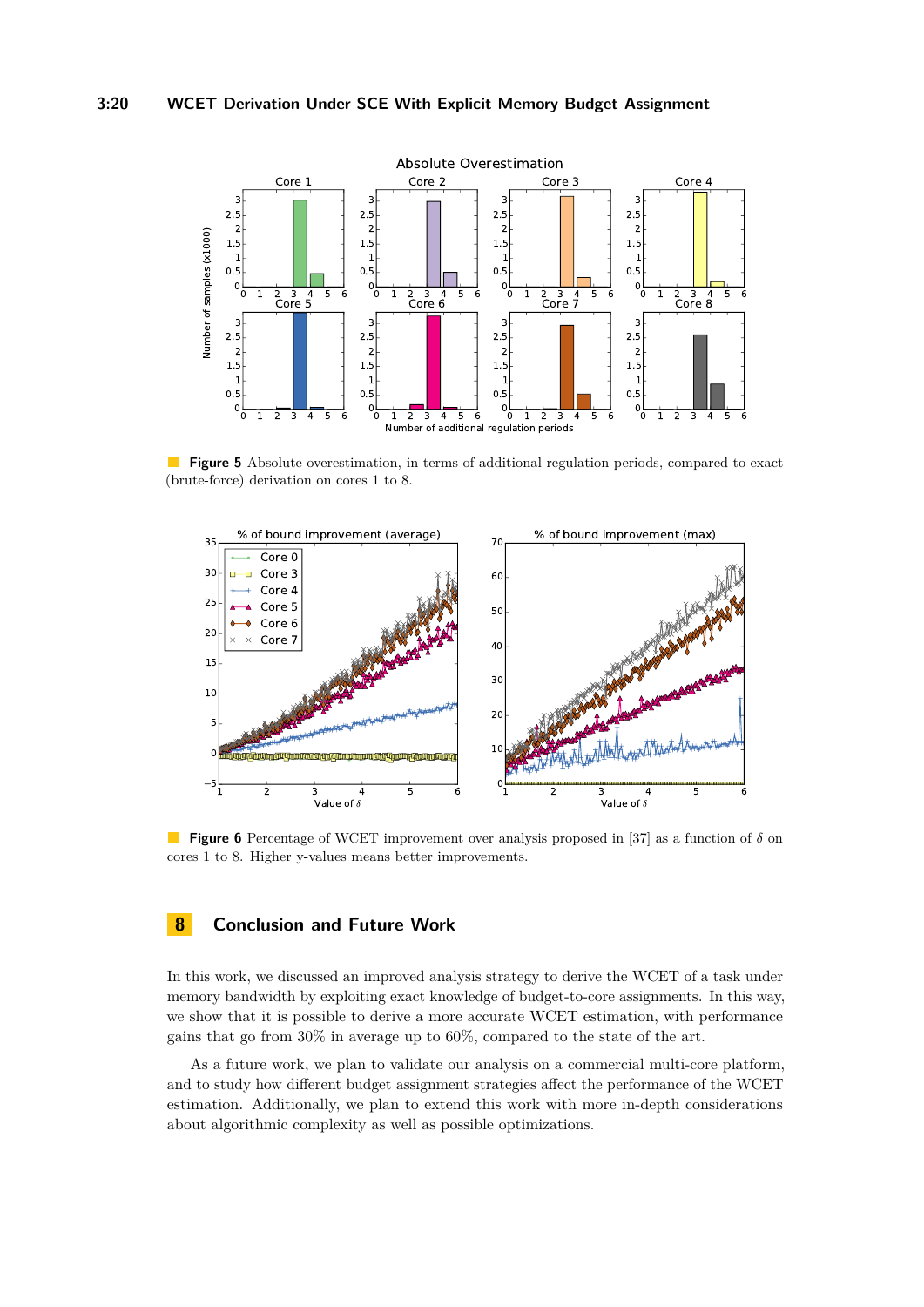### **References**

- <span id="page-20-11"></span>**1** AbsInt. aiT worst-case execution time analyzers, 2014. URL: [http://www.absint.com/](http://www.absint.com/ait/) [ait/](http://www.absint.com/ait/).
- <span id="page-20-6"></span>**2** B. Akesson, K. Goossens, and M. Ringhofer. Predator: A predictable SDRAM memory controller. In *Proceedings of the 5th IEEE/ACM International Conference on Hardware/Software Codesign and System Synthesis*, CODES+ISSS'07, pages 251–256, New York, NY, USA, 2007. ACM. [doi:10.1145/1289816.1289877](http://dx.doi.org/10.1145/1289816.1289877).
- <span id="page-20-8"></span>**3** S. Altmeyer, R. I. Davis, L. Indrusiak, C. Maiza, V. Nelis, and J. Reineke. A generic and compositional framework for multicore response time analysis. In *Proceedings of the 23rd International Conference on Real Time and Networks Systems*, RTNS'15, pages 129–138, New York, NY, USA, 2015. ACM. [doi:10.1145/2834848.2834862](http://dx.doi.org/10.1145/2834848.2834862).
- <span id="page-20-5"></span>**4** D. Bui, E. A. Lee, I. Liu, H. Patel, and J. Reineke. Temporal isolation on multiprocessing architectures. In *Proceedings of the 48th Design Automation Conference*, DAC'11, pages 274–279, New York, NY, USA, 2011. ACM. [doi:10.1145/2024724.2024787](http://dx.doi.org/10.1145/2024724.2024787).
- <span id="page-20-3"></span>**5** S. Chattopadhyay, C. L. Kee, A. Roychoudhury, T. Kelter, P. Marwedel, and H. Falk. A unified wcet analysis framework for multi-core platforms. *ACM Trans. Embed. Comput. Syst.*, 13(4s):124:1–124:29, April 2014. [doi:10.1145/2584654](http://dx.doi.org/10.1145/2584654).
- <span id="page-20-2"></span>**6** S. Chattopadhyay, A. Roychoudhury, and T. Mitra. Modeling shared cache and bus in multi-cores for timing analysis. In *Proceedings of the 13th International Workshop on Software & Compilers for Embedded Systems*, SCOPES'10, pages 6:1–6:10, New York, NY, USA, 2010. ACM. [doi:10.1145/1811212.1811220](http://dx.doi.org/10.1145/1811212.1811220).
- <span id="page-20-10"></span>**7** P. Cousot. Abstract interpretation based formal methods and future challenges. In *Informatics – 10 Years Back. 10 Years Ahead.*, volume 2000 of *Lecture Notes in Computer Science*, pages 138–156, London, UK, UK, 2001. Springer-Verlag. [doi:10.1007/3-540-44577-3\\_](http://dx.doi.org/10.1007/3-540-44577-3_10) [10](http://dx.doi.org/10.1007/3-540-44577-3_10).
- <span id="page-20-7"></span>**8** R. I. Davis and A. Burns. Resource sharing in hierarchical fixed priority pre-emptive systems. In *2006 27th IEEE International Real-Time Systems Symposium (RTSS'06)*, RTSS'06, pages 257–270, Washington, DC, USA, 2006. IEEE Computer Society. [doi:](http://dx.doi.org/10.1109/RTSS.2006.42) [10.1109/RTSS.2006.42](http://dx.doi.org/10.1109/RTSS.2006.42).
- <span id="page-20-4"></span>**9** S. A. Edwards and E. A. Lee. The case for the precision timed (PRET) machine. In *44th Annual Design Automation Conference*, DAC'07, pages 264–265, New York, NY, USA, 2007. ACM. [doi:10.1145/1278480.1278545](http://dx.doi.org/10.1145/1278480.1278545).
- <span id="page-20-12"></span>**10** G. Gracioli and A. Fröhlich. On the influence of shared memory contention in realtime multicore applications. In *Proceedings of the IV Brazilian Symposium on Computing Systems Engineering (SBESC)*, Washington, DC, USA, 2014. IEEE Computer Society. [doi:10.1109/SBESC.2014.8](http://dx.doi.org/10.1109/SBESC.2014.8).
- <span id="page-20-13"></span>**11** S. Hahn, M. Jacobs, and J. Reineke. Enabling compositionality for multicore timing analysis. In *Proceedings of the 24th International Conference on Real-Time Networks and Systems*, RTNS'16, pages 299–308, New York, NY, USA, 2016. ACM. [doi:](http://dx.doi.org/10.1145/2997465.2997471) [10.1145/2997465.2997471](http://dx.doi.org/10.1145/2997465.2997471).
- <span id="page-20-0"></span>**12** D. Hardy, T. Piquet, and I. Puaut. Using bypass to tighten WCET estimates for multi-core processors with shared instruction caches. In *Proceedings of the 2009 30th IEEE Real-Time Systems Symposium*, RTSS'09, pages 68–77, Washington, DC, USA, 2009. IEEE Computer Society. [doi:10.1109/RTSS.2009.34](http://dx.doi.org/10.1109/RTSS.2009.34).
- <span id="page-20-9"></span>**13** B. Jacob, S. Ng, and D. Wang. *Memory systems: cache, DRAM, disk*. Morgan Kaufmann, 2007.
- <span id="page-20-1"></span>**14** T. Kelter, H. Falk, P. Marwedel, S. Chattopadhyay, and A. Roychoudhury. Bus-aware multicore wcet analysis through tdma offset bounds. In *Real-Time Systems (ECRTS), 2011 23rd Euromicro Conference on*, pages 3–12, July 2011. [doi:10.1109/ECRTS.2011.9](http://dx.doi.org/10.1109/ECRTS.2011.9).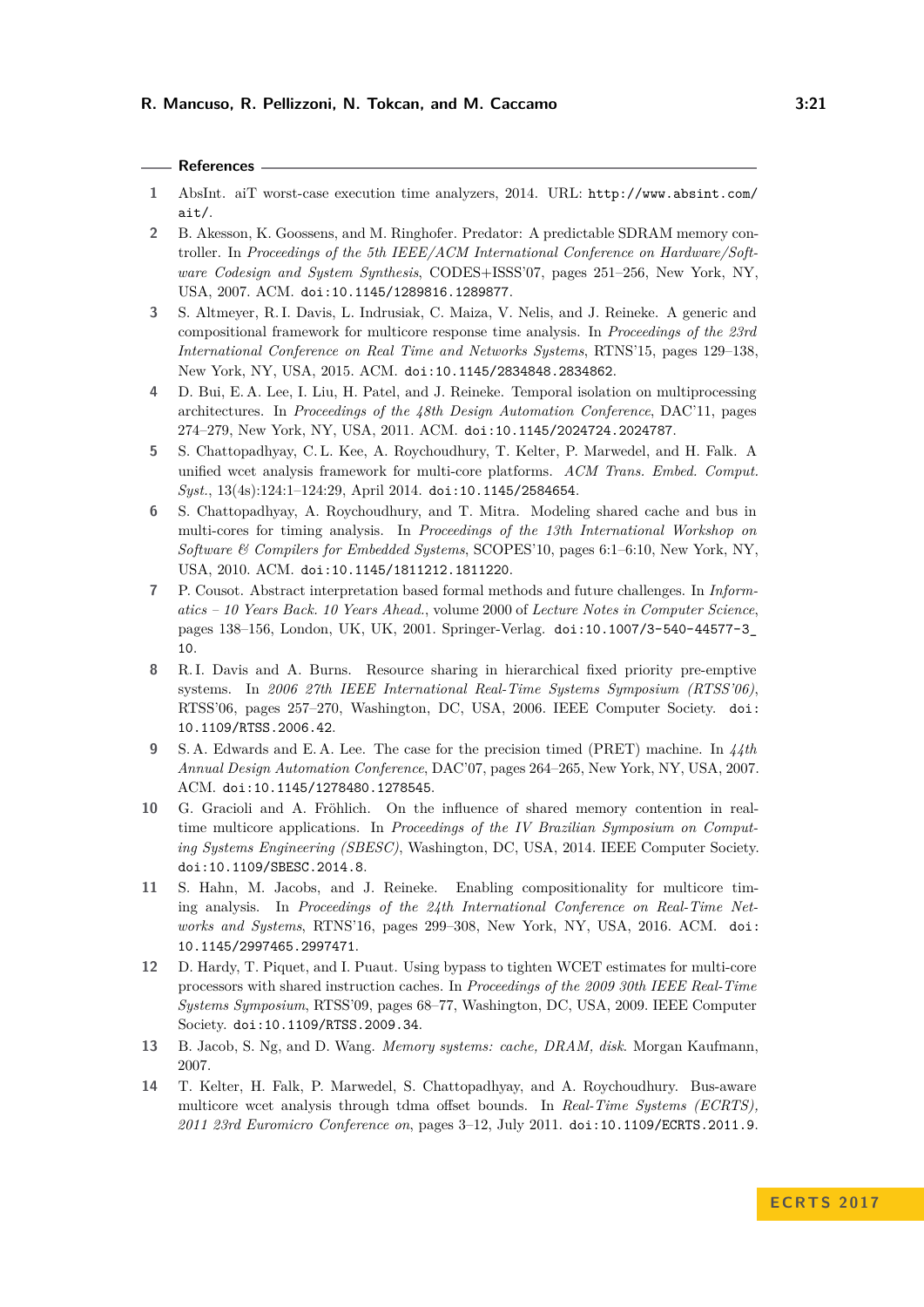### **3:22 WCET Derivation Under SCE With Explicit Memory Budget Assignment**

- <span id="page-21-11"></span>**15** H. Kim, D. de Niz, B. Andersson, M. Klein, O. Mutlu, and R. R. Rajkumar. Bounding and reducing memory interference in COTS-based multi-core systems. *Real-Time Systems*, 52(3):356–395, 2016. [doi:10.1007/s11241-016-9248-1](http://dx.doi.org/10.1007/s11241-016-9248-1).
- <span id="page-21-12"></span>**16** L. Kosmidis, E. Quiñones, J. Abella, G. Farrall, F. Wartel, and F. J. Cazorla. Containing timing-related certification cost in automotive systems deploying complex hardware. In *Proceedings of the 51st Annual Design Automation Conference*, DAC'14, pages 22:1–22:6, New York, NY, USA, 2014. ACM. [doi:10.1145/2593069.2593112](http://dx.doi.org/10.1145/2593069.2593112).
- <span id="page-21-2"></span>**17** Y. Li, V. Suhendra, Y. Liang, T. Mitra, and A. Roychoudhury. Timing analysis of concurrent programs running on shared cache multi-cores. *Real-Time Systems*, 48(6):638–680, November 2012. [doi:10.1007/s11241-012-9160-2](http://dx.doi.org/10.1007/s11241-012-9160-2).
- <span id="page-21-13"></span>**18** T. Lundqvist and P. Stenström. Timing anomalies in dynamically scheduled microprocessors. In *Proceedings of the 20th IEEE Real-Time Systems Symposium*, pages 12–, Washington, DC, USA, 1999. IEEE Computer Society. [doi:10.1109/REAL.1999.818824](http://dx.doi.org/10.1109/REAL.1999.818824).
- <span id="page-21-10"></span>**19** R. Mancuso, R. Dudko, E. Betti, M. Cesati, M. Caccamo, and R. Pellizzoni. Real-time cache management framework for multi-core architectures. In *Proceedings of the IEEE Real-Time and Embedded Technology and Applications Symposium (RTAS)*, RTAS'13, pages 45– 54, Philadelphia, PA, USA, April 2013. IEEE Computer Society. [doi:10.1109/RTAS.2013.](http://dx.doi.org/10.1109/RTAS.2013.6531078) [6531078](http://dx.doi.org/10.1109/RTAS.2013.6531078).
- <span id="page-21-8"></span>**20** R. Mancuso, R. Dudko, and M. Caccamo. Light-prem: Automated software refactoring for predictable execution on cots embedded systems. In *Embedded and Real-Time Computing Systems and Applications (RTCSA), 2014 IEEE 20th International Conference on*, pages 1–10, Aug 2014. [doi:10.1109/RTCSA.2014.6910515](http://dx.doi.org/10.1109/RTCSA.2014.6910515).
- <span id="page-21-0"></span>**21** R. Mancuso, R. Pellizzoni, M. Caccamo, L. Sha, and H. Yun. WCET(m) estimation in multi-core systems using single core equivalence. In *Real-Time Systems (ECRTS), 2015 27th Euromicro Conference on*, pages 174–183, July 2015. [doi:10.1109/ECRTS.2015.23](http://dx.doi.org/10.1109/ECRTS.2015.23).
- <span id="page-21-5"></span>**22** M. Paolieri, E. Quiñones, F. J. Cazorla, G. Bernat, and M. Valero. Hardware Support for WCET Analysis of Hard Real-time Multicore Systems. *SIGARCH Comput. Archit. News*, 37(3):57–68, June 2009. [doi:10.1145/1555815.1555764](http://dx.doi.org/10.1145/1555815.1555764).
- <span id="page-21-7"></span>**23** R. Pellizzoni, E. Betti, S. Bak, G. Yao, J. Criswell, M. Caccamo, and R. Kegley. A predictable execution model for COTS-based embedded systems. In *Proceedings of the 2011 17th IEEE Real-Time and Embedded Technology and Applications Symposium (RTAS)*, RTAS'11, pages 269–279, Washington, DC, USA, 2011. IEEE Computer Society. [doi:](http://dx.doi.org/10.1109/RTAS.2011.33) [10.1109/RTAS.2011.33](http://dx.doi.org/10.1109/RTAS.2011.33).
- <span id="page-21-9"></span>**24** R. Pellizzoni and H. Yun. Memory servers for multicore systems. In *2016 IEEE Real-Time and Embedded Technology and Applications Symposium (RTAS)*, pages 1–12, April 2016.
- <span id="page-21-4"></span>**25** J. Reineke, I. Liu, H. D. Patel, S. Kim, and E. A. Lee. PRET DRAM controller: bank privatization for predictability and temporal isolation. In *Proceedings of the seventh IEEE/ACM/IFIP international conference on Hardware/software codesign and system synthesis*, CODES+ISSS'11, pages 99–108, New York, NY, USA, 2011. ACM. [doi:](http://dx.doi.org/10.1145/2039370.2039388) [10.1145/2039370.2039388](http://dx.doi.org/10.1145/2039370.2039388).
- <span id="page-21-3"></span>**26** J. Rosén, A. Andrei, P. Eles, and Zebo Peng. Bus access optimization for predictable implementation of real-time applications on multiprocessor Systems-on-Chip. In *Proceedings of the 28th IEEE International Real-Time Systems Symposium*, RTSS'07, pages 49–60. IEEE Computer Society, 2007. [doi:10.1109/RTSS.2007.13](http://dx.doi.org/10.1109/RTSS.2007.13).
- <span id="page-21-6"></span>**27** A. Schranzhofer, J. J. Chen, and L. Thiele. Timing analysis for tdma arbitration in resource sharing systems. In *2010 16th IEEE Real-Time and Embedded Technology and Applications Symposium*, pages 215–224, April 2010. [doi:10.1109/RTAS.2010.24](http://dx.doi.org/10.1109/RTAS.2010.24).
- <span id="page-21-1"></span>**28** L. Sha, M. Caccamo, R. Mancuso, J. E. Kim, M. K. Yoon, R. Pellizzoni, H. Yun, R. B. Kegley, D. R. Perlman, G. Arundale, and R. Bradford. Real-time computing on multicore processors. *Computer*, 49(9):69–77, Sept 2016. [doi:10.1109/MC.2016.271](http://dx.doi.org/10.1109/MC.2016.271).